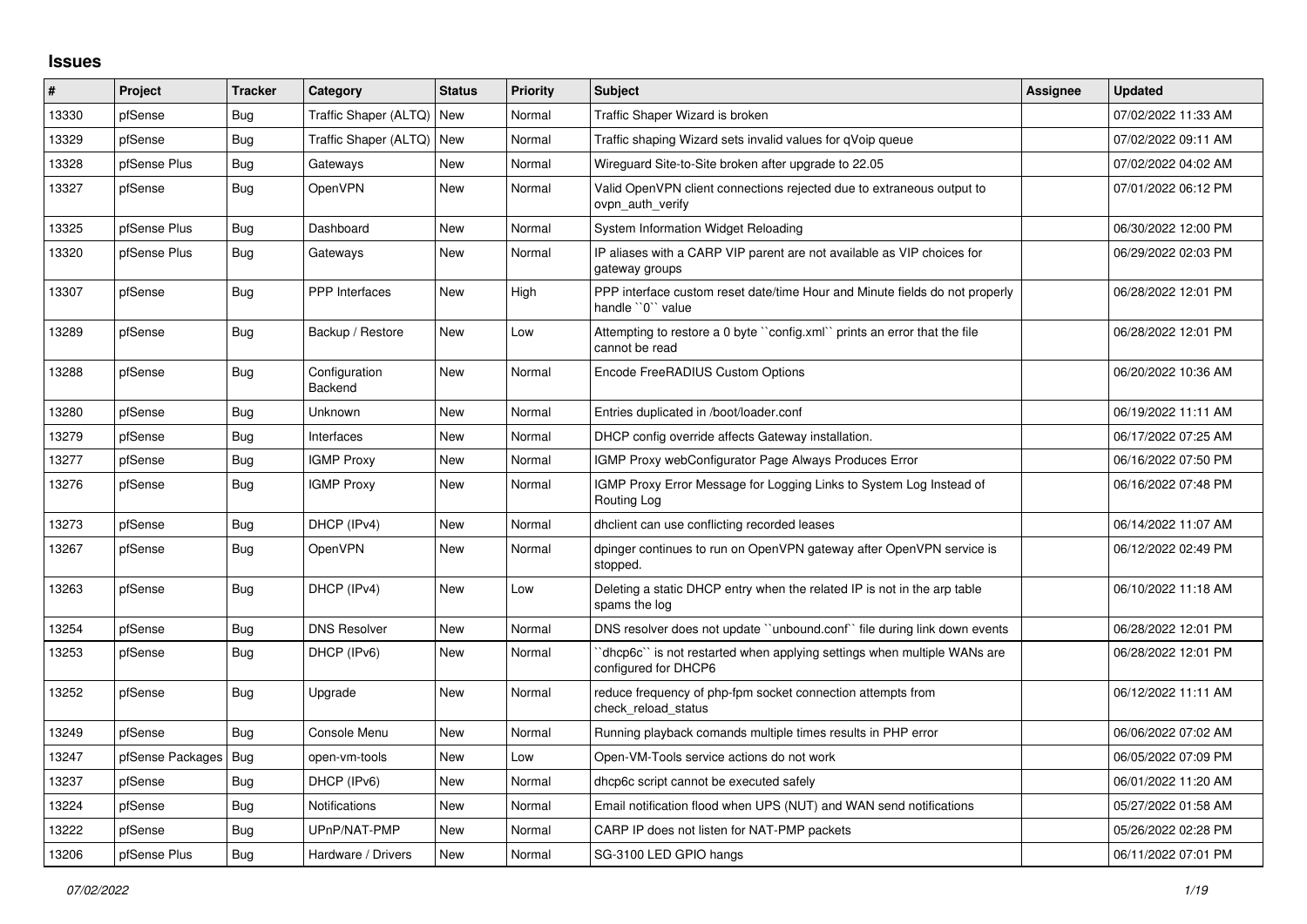| #     | <b>Project</b>   | <b>Tracker</b> | Category                 | <b>Status</b> | <b>Priority</b> | <b>Subject</b>                                                                                                                      | <b>Assignee</b> | <b>Updated</b>      |
|-------|------------------|----------------|--------------------------|---------------|-----------------|-------------------------------------------------------------------------------------------------------------------------------------|-----------------|---------------------|
| 13202 | pfSense Packages | Bug            | pfBlockerNG              | New           | Normal          | Missing Protocols on IP Feed Groups Advanced Inbound/Outbound Firewall<br>Rule settings                                             |                 | 05/23/2022 08:58 AM |
| 13194 | pfSense Packages | Bug            | pfBlockerNG              | New           | Normal          | Remove dead Malc0de feed                                                                                                            |                 | 05/23/2022 05:16 AM |
| 13180 | pfSense Packages | Bug            | pfBlockerNG              | New           | High            | High CPU Utilization with pfb filter Isince PfBlockerNG update to devel<br>3.1.04                                                   |                 | 06/14/2022 08:00 AM |
| 13167 | pfSense          | <b>Bug</b>     | Dynamic DNS              | New           | Normal          | phpDynDNS: DigitalOcean ddns update fails (bad request, invalid character<br>'-' in request id)                                     |                 | 06/16/2022 09:30 PM |
| 13158 | pfSense          | Bug            | Web Interface            | <b>New</b>    | Normal          | Input validation error when applying limiter changes                                                                                |                 | 05/14/2022 05:32 PM |
| 13144 | pfSense          | Bug            | Rules / NAT              | New           | Very Low        | Firewall rule entries can get out of sync when entries are deleted while other<br>administrators are editing entries simultaneously |                 | 05/10/2022 07:26 AM |
| 13141 | pfSense Packages | Bug            | squidguard               | <b>New</b>    | Normal          | wrong page squidguard block                                                                                                         |                 | 05/09/2022 05:33 PM |
| 13128 | pfSense Packages | Bug            | Zabbix                   | New           | Normal          | Zabbix Agent 6: HA Server Setup                                                                                                     |                 | 05/05/2022 01:55 AM |
| 13110 | pfSense          | <b>Bug</b>     | CARP                     | New           | Very Low        | changing CARP VIP address does not update outbound NAT interface IP                                                                 |                 | 05/03/2022 02:52 PM |
| 13087 | pfSense          | <b>Bug</b>     | OpenVPN                  | New           | Normal          | OpenVPN Server: hide WINS servers list when netbios option is unchecked<br>while WINS servers is checked                            |                 | 04/22/2022 10:29 AM |
| 13076 | pfSense          | <b>Bug</b>     | Gateway Monitoring       | New           | Normal          | Marking a gateway as down does not affect IPsec entries using gateway<br>groups                                                     |                 | 06/28/2022 12:01 PM |
| 13074 | pfSense Plus     | Bug            | Cryptographic<br>Modules | <b>New</b>    | Normal          | AES-GCM with SafeXcel on Netgate 2100 causes MBUF overload                                                                          |                 | 06/12/2022 11:14 AM |
| 13073 | pfSense Packages | Bug            | Squid                    | <b>New</b>    | Normal          | ClamAV - clamd dies with high CPU load and thus the C-ICAP of<br>squid-reverse proxy causes http:500 errors                         |                 | 04/19/2022 05:38 AM |
| 13068 | pfSense          | <b>Bug</b>     | Aliases / Tables         | <b>New</b>    | Normal          | Error loading rules when URL Table IPs content is empty                                                                             |                 | 04/17/2022 09:07 PM |
| 13067 | pfSense          | Bug            | <b>FilterDNS</b>         | New           | Normal          | filterdns resolve interval is twice the intended value                                                                              |                 | 04/17/2022 07:45 PM |
| 13053 | pfSense Packages | Bug            | <b>ACME</b>              | <b>New</b>    | Normal          | LoopiaAPI error handling                                                                                                            |                 | 05/05/2022 10:58 AM |
| 13051 | pfSense          | Bug            | Traffic Shaper (ALTQ)    | New           | Normal          | Firewall traffic shaper by interface selection unknow                                                                               |                 | 04/12/2022 07:03 AM |
| 13046 | pfSense          | Bug            | Rules / NAT              | <b>New</b>    | Normal          | Floating rule applied to IPv6 interface with a SLAAC DHCPv6 gateway<br>reports error on boot                                        |                 | 04/11/2022 09:50 AM |
| 13045 | pfSense Packages | Bug            | WireGuard                | <b>New</b>    | Normal          | Firewall floating rules ignore WireGuard traffic                                                                                    |                 | 04/11/2022 09:40 AM |
| 13043 | pfSense Packages | Bug            | WireGuard                | <b>New</b>    | Normal          | OSPF over Wireguard interface doesn't populate neighbors after reboot                                                               |                 | 04/11/2022 09:22 AM |
| 13018 | pfSense Packages | Bug            | pfBlockerNG              | <b>New</b>    | Normal          | TLD and DNSBL Safesearch DOH conflict disables TLD block when<br>conflicting DOH FQDN is deselected or whitelisted                  |                 | 04/01/2022 05:59 PM |
| 13003 | pfSense          | <b>Bug</b>     | Hardware / Drivers       | New           | Normal          | Malicious Driver Detection event on ixl driver                                                                                      |                 | 06/25/2022 05:00 PM |
| 13000 | pfSense          | Bug            | <b>IPsec</b>             | New           | Low             | IPsec AES-GCM encryption algorithm "Key Length" field should be labeled<br>"ICV Length"                                             |                 | 03/30/2022 07:40 AM |
| 12982 | pfSense Packages | <b>Bug</b>     | FreeRADIUS               | <b>New</b>    | Normal          | FreeRadius RadReply table entries missing from pf                                                                                   |                 | 06/19/2022 05:38 PM |
| 12974 | pfSense Plus     | Bug            | Installer                | New           | Normal          | Typing anything into 1100/2100 recovery installer causes process to stop                                                            |                 | 06/05/2022 04:10 PM |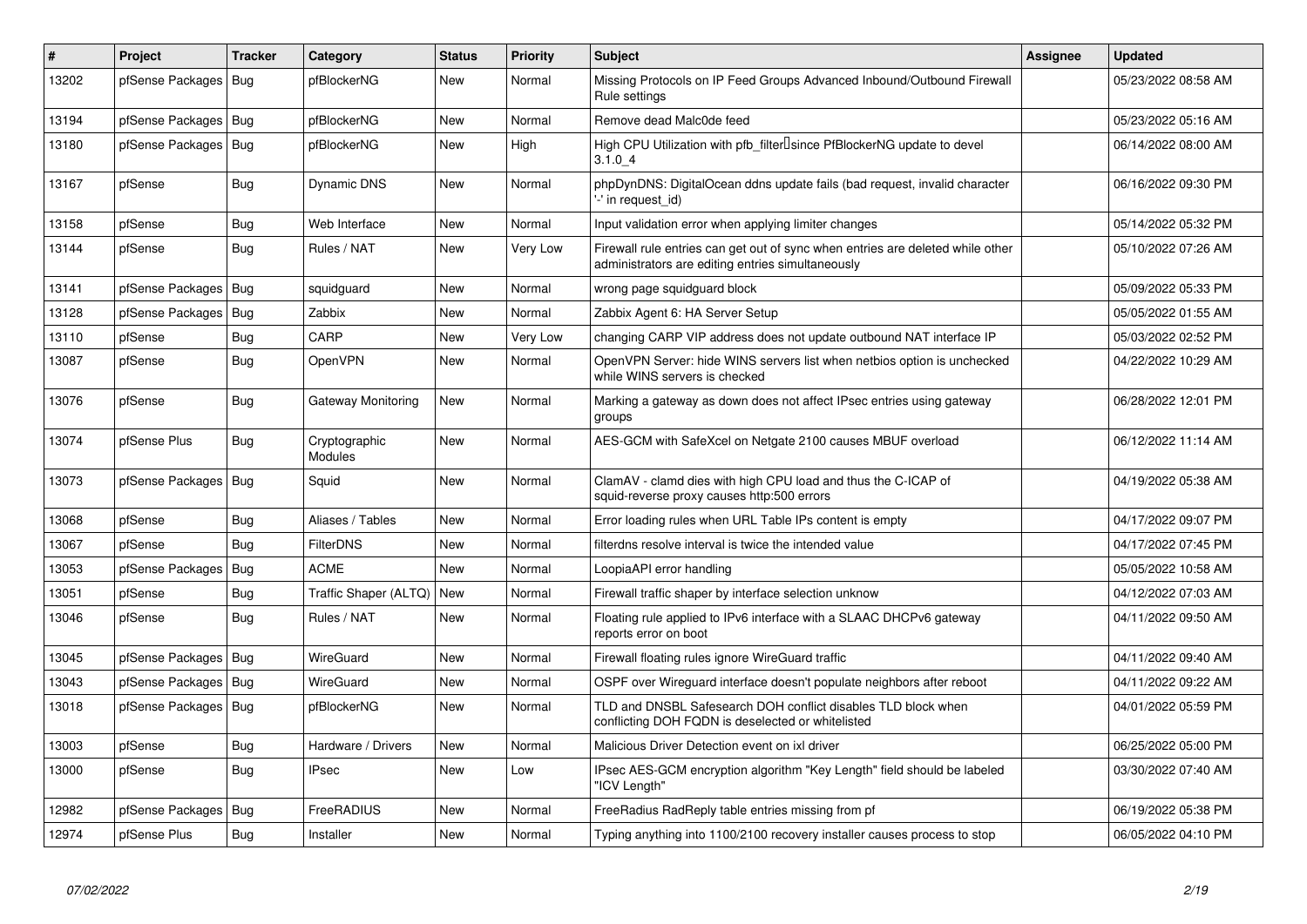| $\#$  | Project                | <b>Tracker</b> | Category                                 | <b>Status</b> | <b>Priority</b> | <b>Subject</b>                                                                                                                      | Assignee | <b>Updated</b>      |
|-------|------------------------|----------------|------------------------------------------|---------------|-----------------|-------------------------------------------------------------------------------------------------------------------------------------|----------|---------------------|
| 12960 | pfSense                | <b>Bug</b>     | Installer                                | New           | Normal          | VGA installer image defaults to serial console, serial console is default in<br>GUI settings                                        |          | 06/28/2022 12:01 PM |
| 12950 | pfSense                | <b>Bug</b>     | Routing                                  | New           | Normal          | OpenVPN as default gateway does not get set at boot time                                                                            |          | 04/09/2022 05:46 PM |
| 12938 | pfSense                | <b>Bug</b>     | IPv6 Router<br>Advertisements<br>(RADVD) | <b>New</b>    | Normal          | MaxRtrAdvInterval would allow stale DNS servers to be deleted faster                                                                |          | 03/12/2022 09:37 AM |
| 12927 | pfSense                | Bug            | <b>OpenVPN</b>                           | New           | Normal          | OpenVPN with OCSP enabled allows connections with revoked certificates                                                              |          | 03/24/2022 08:22 AM |
| 12922 | pfSense                | Bug            | DHCP (IPv4)                              | New           | Normal          | Classless static routes received on DHCP WAN can override chosen default<br>gateway                                                 |          | 03/28/2022 10:08 AM |
| 12905 | pfSense                | Bug            | Web Interface                            | New           | Normal          | Add VLAN Re-assignment to Import Interface Mismatch Wizard                                                                          |          | 03/07/2022 08:05 AM |
| 12899 | pfSense Packages       | Bug            | Suricata                                 | New           | Normal          | Suricata doesn't honor Pass List                                                                                                    |          | 03/04/2022 01:22 PM |
| 12894 | pfSense Plus           | <b>Bug</b>     | Certificates                             | New           | Low             | duplicating freshly created certificates through refreshing                                                                         |          | 03/03/2022 02:35 PM |
| 12888 | pfSense                | <b>Bug</b>     | Rules / NAT                              | New           | Normal          | pfSense sends un-NATed packets during OpenVPN startup                                                                               |          | 03/01/2022 03:13 PM |
| 12875 | pfSense                | <b>Bug</b>     | Package System                           | New           | Normal          | Import zabbix-agent6 and zabbix-proxy6 from FreeBSD Ports                                                                           |          | 05/28/2022 06:50 PM |
| 12857 | pfSense                | Bug            | Gateways                                 | New           | Normal          | Firewall gateway goes away when making changes to Bridge0 device                                                                    |          | 02/27/2022 11:20 AM |
| 12850 | pfSense                | Bug            | Routing                                  | New           | Low             | Console error during boot: "route: route has not been found"                                                                        |          | 02/22/2022 08:27 AM |
| 12845 | pfSense Packages   Bug |                | softflowd                                | New           | Normal          | softflowd wrong vlan tag                                                                                                            |          | 02/21/2022 10:40 AM |
| 12828 | pfSense                | Bug            | <b>Wireless</b>                          | New           | Normal          | pfSense keeps crashing (Fatal trap 12: page fault while in kernel mode)                                                             |          | 02/21/2022 07:55 AM |
| 12823 | pfSense                | Bug            | DHCP (IPv6)                              | New           | Normal          | Multiple DHCP6 WAN connections PPPoE interface 'defached' status                                                                    |          | 02/18/2022 05:39 AM |
| 12822 | pfSense Packages   Bug |                | pfBlockerNG                              | New           | Normal          | IPv4 Source ASN format not working                                                                                                  |          | 02/18/2022 10:47 AM |
| 12797 | pfSense                | Bug            | UPnP/NAT-PMP                             | New           | Normal          | UPnP+STUN forms invalid outbound NAT rules using the external address<br>discovered from STUN                                       |          | 02/15/2022 01:01 PM |
| 12774 | pfSense                | Bug            | Backup / Restore                         | New           | Normal          | Picture widget image is not saved in backup                                                                                         |          | 04/04/2022 04:48 AM |
| 12767 | pfSense Packages   Bug |                | Avahi                                    | New           | Normal          | `Package radavahi-daemon does does not exist in current pfSense version<br>and it has been removed"" message on pfSense 2.7 restore |          | 02/07/2022 11:28 AM |
| 12764 | pfSense                | Bug            | Gateways                                 | <b>New</b>    | Normal          | VTI gateway status is pending after assigning the VTI interface                                                                     |          | 02/07/2022 05:41 AM |
| 12759 | pfSense Plus           | Bug            | Package System                           | New           | Very Low        | Proprietary packages link to non-existant or non-public github pages                                                                |          | 02/09/2022 10:43 AM |
| 12751 | pfSense Packages   Bug |                | <b>FRR</b>                               | New           | Normal          | Improve FRR route restoration after gateway events                                                                                  |          | 02/06/2022 11:07 PM |
| 12747 | pfSense                | <b>Bug</b>     | Logging                                  | New           | Normal          | System log is filled by sshguard                                                                                                    |          | 06/30/2022 05:21 AM |
| 12737 | pfSense                | Bug            | Certificates                             | New           | Normal          | CApath is not defined by default in curl                                                                                            |          | 06/28/2022 12:01 PM |
| 12732 | pfSense Packages   Bug |                | squidguard                               | New           | High            | Squid https filtering squidguard acl target list - erratic behaviour                                                                |          | 01/26/2022 09:11 AM |
| 12730 | pfSense                | <b>Bug</b>     | Captive Portal                           | New           | Normal          | RADIUS accounting does not work if WAN is down                                                                                      |          | 01/26/2022 05:13 AM |
| 12726 | pfSense                | <b>Bug</b>     | Authentication                           | New           | Normal          | LDAP select container button auto populate                                                                                          |          | 01/25/2022 01:48 PM |
| 12708 | pfSense                | Bug            | Aliases / Tables                         | New           | Normal          | alias with non resolving DNS entry breaks underlying pf table                                                                       |          | 02/20/2022 06:13 PM |
| 12667 | pfSense Packages   Bug |                | WireGuard                                | New           | Normal          | Firewall Crashed After Upgrading Wireguard                                                                                          |          | 01/07/2022 09:18 AM |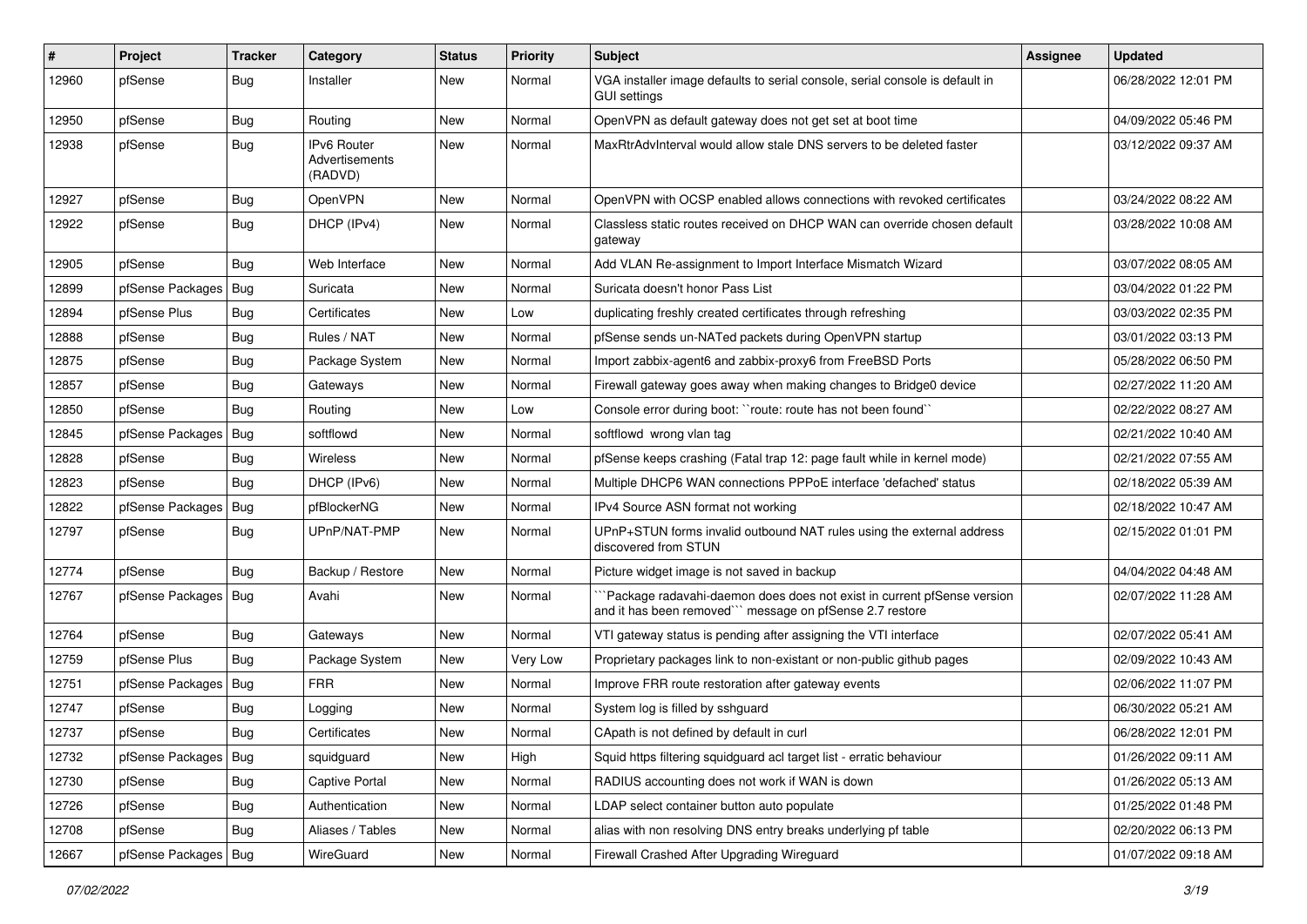| #     | Project                | <b>Tracker</b> | Category                    | <b>Status</b> | Priority | <b>Subject</b>                                                                                                                   | Assignee | <b>Updated</b>      |
|-------|------------------------|----------------|-----------------------------|---------------|----------|----------------------------------------------------------------------------------------------------------------------------------|----------|---------------------|
| 12655 | pfSense Packages   Bug |                | Telegraf                    | New           | Normal   | telegraf, wireguard plugin failing                                                                                               |          | 12/30/2021 05:51 PM |
| 12648 | pfSense                | <b>Bug</b>     | <b>Captive Portal</b>       | <b>New</b>    | Normal   | Undocumented variables 'listenporthttp' and 'listenporthttps'                                                                    |          | 12/28/2021 10:44 AM |
| 12632 | pfSense                | Bug            | Gateways                    | New           | High     | Assigning a /30 WAN IP address at the console does not save the gateway<br>correctly                                             |          | 06/28/2022 12:01 PM |
| 12612 | pfSense                | Bug            | <b>DNS Resolver</b>         | New           | Normal   | DNS Resolver is restarted during every "rc.newwanip" event                                                                       |          | 06/28/2022 12:01 PM |
| 12607 | pfSense Plus           | <b>Bug</b>     | Hardware / Drivers          | New           | High     | Instability with Snort Inline with AWS Instances                                                                                 |          | 01/10/2022 09:03 PM |
| 12563 | pfSense                | Bug            | <b>OpenVPN</b>              | New           | Normal   | OpenVPN server doesn't support Framed-IPv6-Address RADIUS attribute                                                              |          | 12/03/2021 11:19 AM |
| 12552 | pfSense                | Bug            | OpenVPN                     | New           | Normal   | "Pull DNS" option within OpenVPN client does not cause pfSense to use<br>DNS servers assigned by remote OpenVPN server           |          | 12/08/2021 08:45 AM |
| 12542 | pfSense                | Bug            | <b>Virtual IP Addresses</b> | <b>New</b>    | Normal   | Cannot assign a same IPv6 Link-Local address to different interfaces                                                             |          | 11/25/2021 01:41 AM |
| 12539 | pfSense                | Bug            | Interfaces                  | New           | Low      | Changing VLAN ID for LAN interface in assignments silently fails.                                                                |          | 11/23/2021 04:12 AM |
| 12538 | pfSense Packages   Bug |                | PIMD                        | New           | Normal   | PIMD sub-interface bug                                                                                                           |          | 11/20/2021 09:44 PM |
| 12519 | pfSense                | Bug            | Authentication              | New           | Normal   | Fail authentication using special character in password via the LDAP<br>connector                                                |          | 11/12/2021 07:39 AM |
| 12509 | pfSense                | Bug            | <b>OpenVPN</b>              | New           | Normal   | Deffered authentication does not work with auth-gen-token external-auth or<br>pusk "auth-token"                                  |          | 11/08/2021 04:01 AM |
| 12508 | pfSense                | Bug            | <b>DHCP Relay</b>           | New           | Normal   | DHCP Relay over VPN                                                                                                              |          | 11/06/2021 11:25 AM |
| 12504 | pfSense                | <b>Bug</b>     | Interfaces                  | <b>New</b>    | Normal   | BCM57412 NetXtreme-E 10Gb RDMA Ethernet controller issue                                                                         |          | 11/05/2021 04:51 AM |
| 12483 | pfSense                | Bug            | Configuration<br>Backend    | New           | Normal   | GUI creates inconsistent config.xml                                                                                              |          | 10/23/2021 06:48 AM |
| 12467 | pfSense                | Bug            | <b>Captive Portal</b>       | New           | Normal   | CP error on client disconnect after reboot                                                                                       |          | 10/17/2021 05:35 AM |
| 12451 | pfSense                | <b>Bug</b>     | <b>Virtual IP Addresses</b> | New           | Normal   | deleteVIP() does not check RFC2136 Update Source                                                                                 |          | 10/13/2021 10:06 AM |
| 12444 | pfSense Packages   Bug |                | ntop                        | New           | Normal   | ntopng throws errors when viewing single host                                                                                    |          | 10/11/2021 12:39 PM |
| 12436 | pfSense                | Bug            | <b>PPPoE Server</b>         | New           | Normal   | Pppoe server config gui does not allow setting of chap authentication, and<br>sets the network start address for allocation to 0 |          | 10/21/2021 08:15 AM |
| 12421 | pfSense                | Bug            | Rules / NAT                 | <b>New</b>    | Normal   | IPV6 limiter bug                                                                                                                 |          | 10/02/2021 08:44 AM |
| 12401 | pfSense                | Bug            | <b>Traffic Graphs</b>       | New           | Normal   | Traffic graphs with untagged and tagged VLAN on same interface                                                                   |          | 09/23/2021 09:18 PM |
| 12393 | pfSense                | <b>Bug</b>     | Traffic Shaper (ALTQ)       | New           | Low      | Priority of qOthersLow higher than default queues                                                                                |          | 09/21/2021 02:48 PM |
| 12357 | pfSense                | Bug            | Captive Portal              | New           | Normal   | Captive Portal popup Logout button loads full login page in popup when<br>clicked                                                |          | 10/27/2021 12:10 PM |
| 12338 | pfSense Packages   Bug |                | <b>RRD Summary</b>          | <b>New</b>    | Normal   | RRD Summary does not report data on 3100                                                                                         |          | 04/15/2022 02:54 PM |
| 12286 | pfSense Packages       | <b>Bug</b>     | FreeRADIUS                  | New           | Normal   | Add support for ntlm_auth in LDAP                                                                                                |          | 08/20/2021 08:27 AM |
| 12283 | pfSense                | <b>Bug</b>     | Authentication              | New           | Normal   | LDAP/RADIUS authentication servers configuration does not allow source IP<br>address to be specified                             |          | 08/20/2021 01:15 AM |
| 12260 | pfSense Packages   Bug |                | ntop                        | New           | Normal   | Update popup and version missmatch?                                                                                              |          | 01/08/2022 05:53 AM |
| 12259 | pfSense                | Bug            | Operating System            | New           | Normal   | Intel em NICs Suffering Performance Degradation on FreeBSD12                                                                     |          | 02/25/2022 09:28 PM |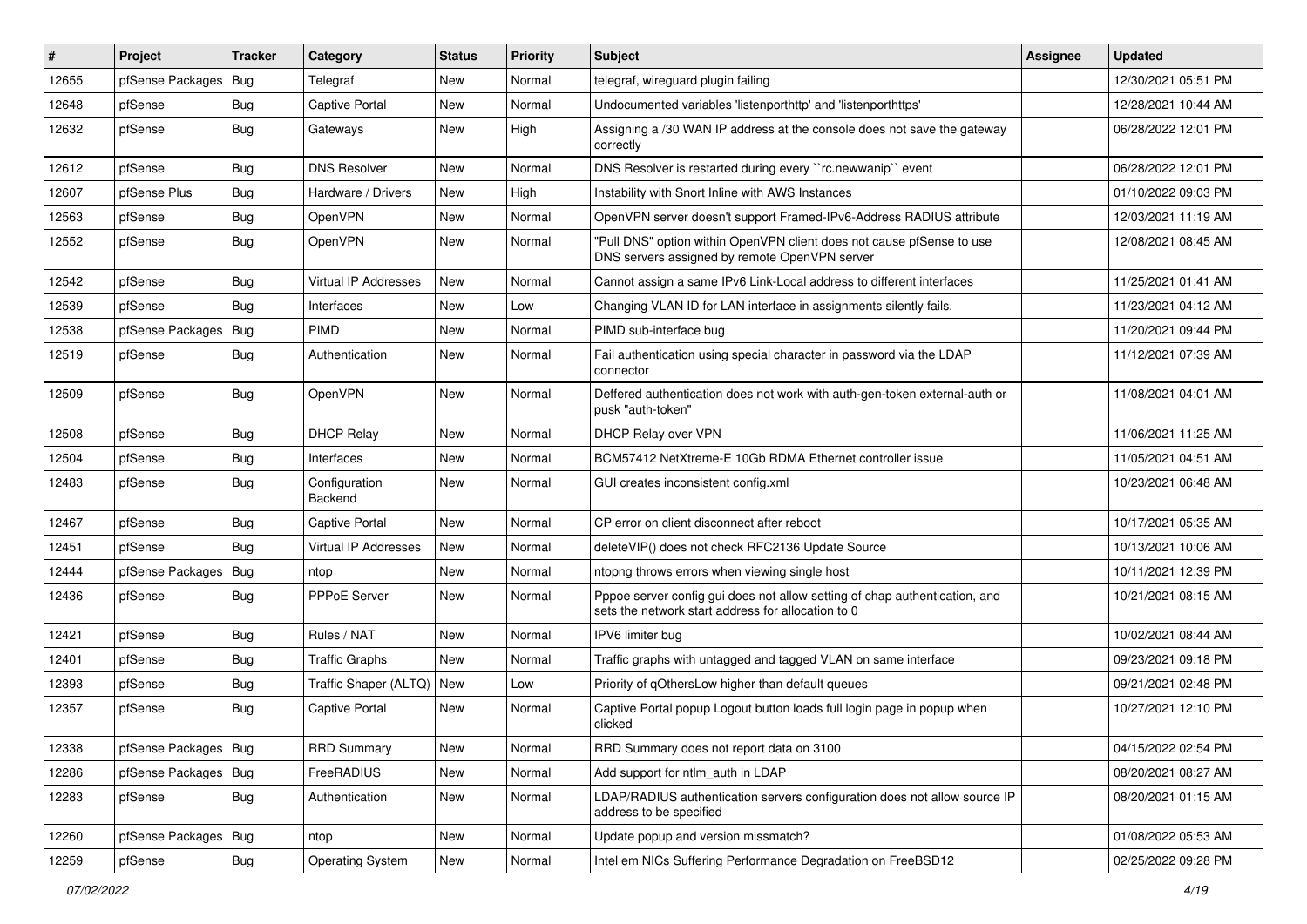| #     | Project                | <b>Tracker</b> | Category                 | <b>Status</b> | <b>Priority</b> | <b>Subject</b>                                                                                           | <b>Assignee</b> | <b>Updated</b>      |
|-------|------------------------|----------------|--------------------------|---------------|-----------------|----------------------------------------------------------------------------------------------------------|-----------------|---------------------|
| 12249 | pfSense                | Bug            | Backup / Restore         | New           | Normal          | HAProxy causing failed ACB backups                                                                       |                 | 11/15/2021 11:58 PM |
| 12188 | pfSense Packages       | Bug            | OpenVPN Client<br>Export | New           | Normal          | client export breaks multi remote configurations                                                         |                 | 10/02/2021 05:58 PM |
| 12178 | pfSense Packages   Bug |                | WireGuard                | New           | Low             | WireGuard always shows 'Configuring WireGuard tunnelsdone.' message<br>on boot                           |                 | 07/30/2021 06:58 AM |
| 12130 | pfSense Packages       | Bug            | Zeek                     | <b>New</b>    | Normal          | Zeek fails to start                                                                                      |                 | 07/15/2021 02:00 AM |
| 12126 | pfSense Packages       | Bug            | FreeRADIUS               | New           | Normal          | freeradius3 0.15.7 31                                                                                    |                 | 10/11/2021 08:21 AM |
| 12122 | pfSense                | Bug            | Web Interface            | New           | Normal          | Perform greedy actions asychronously                                                                     |                 | 07/10/2021 01:10 PM |
| 12095 | pfSense                | Bug            | Authentication           | New           | Normal          | Memory leak in pcscd                                                                                     |                 | 06/01/2022 01:01 PM |
| 12084 | pfSense Packages       | <b>Bug</b>     | <b>FRR</b>               | New           | Normal          | libfrr.so.0 error on SG-1100                                                                             |                 | 06/26/2021 08:22 AM |
| 12070 | pfSense                | <b>Bug</b>     | DHCP (IPv4)              | New           | Low             | VLAN0 for WAN DHCP                                                                                       |                 | 12/23/2021 04:31 PM |
| 12067 | pfSense                | Bug            | DHCP (IPv4)              | New           | Very Low        | <b>DHCP Monitoring Statistics Error</b>                                                                  |                 | 06/21/2021 08:39 AM |
| 12056 | pfSense                | Bug            | Logging                  | <b>New</b>    | Normal          | Filterlog says "Unknown Option %u"                                                                       |                 | 06/18/2021 05:51 AM |
| 12033 | pfSense Packages       | <b>Bug</b>     | pfBlockerNG              | New           | Normal          | maxmindb and sqlite3 modules not found                                                                   |                 | 10/01/2021 04:42 AM |
| 12013 | pfSense                | <b>Bug</b>     | Logging                  | New           | Low             | Reading log data is inefficient in certain cases                                                         |                 | 06/08/2021 07:35 AM |
| 12009 | pfSense Packages       | <b>Bug</b>     | Zabbix                   | New           | Normal          | Zabbix Agent starts twice by /etc/rc.start packages                                                      |                 | 06/08/2021 01:35 AM |
| 11970 | pfSense Packages       | Bug            | Coreboot                 | New           | Normal          | Netgate Firmware Upgrade Doesn't Work on XG-2758                                                         |                 | 04/21/2022 12:39 PM |
| 11953 | pfSense                | Bug            | <b>IGMP Proxy</b>        | <b>New</b>    | Normal          | XG-1541 crashes when igmpproxy is enabled and network interfaces status<br>change                        |                 | 05/24/2021 04:55 PM |
| 11925 | pfSense                | <b>Bug</b>     | OpenVPN                  | New           | Normal          | Calling-Station-Id always set to WAN IP                                                                  |                 | 05/14/2021 09:27 AM |
| 11898 | pfSense Packages       | <b>Bug</b>     | apcupsd                  | New           | Normal          | PHP error from apcupsd dashboard widget                                                                  |                 | 05/07/2021 09:12 AM |
| 11872 | pfSense                | <b>Bug</b>     | Interfaces               | New           | Normal          | gif interfaces reporting incorrect traffic counters                                                      |                 | 12/30/2021 04:00 AM |
| 11848 | pfSense Packages       | Bug            | Squid                    | New           | Normal          | Issue with squid cache download speed                                                                    |                 | 04/23/2021 09:30 PM |
| 11841 | pfSense Packages       | Bug            | <b>FRR</b>               | New           | Normal          | FRR access lists default bahavior changed to permit by default                                           |                 | 04/22/2021 09:52 AM |
| 11835 | pfSense Packages       | Bug            | <b>FRR</b>               | New           | Normal          | FRR OSPF redistributed connected routes disappearing                                                     |                 | 04/22/2021 07:11 AM |
| 11802 | pfSense Packages       | Bug            | FreeRADIUS               | New           | Normal          | FreeRADIUS sync                                                                                          |                 | 05/10/2021 04:18 AM |
| 11786 | pfSense                | <b>Bug</b>     | Services                 | New           | Normal          | SSH incomplete setup and startup fail while recovering XML backup in a<br>fresh install of pfSense 2.5.0 |                 | 04/17/2021 01:36 PM |
| 11780 | pfSense Packages   Bug |                | Suricata                 | New           | Very High       | Suricata package fails to prune suricata.log                                                             |                 | 08/06/2021 07:18 AM |
| 11778 | pfSense                | <b>Bug</b>     | OpenVPN                  | New           | Normal          | OpenVPN uses 100% CPU after experiencing packet loss                                                     |                 | 02/28/2022 07:38 AM |
| 11777 | pfSense Packages       | <b>Bug</b>     | Unbound                  | New           | Very Low        | Input validation prevents DNS Resolver from being disabled                                               |                 | 04/05/2021 05:51 PM |
| 11770 | pfSense Plus           | <b>Bug</b>     | Hardware / Drivers       | New           | Normal          | Pantech UML295 USB Modem No Longer Functional                                                            |                 | 04/01/2021 11:28 AM |
| 11763 | pfSense Packages       | Bug            | Status_Monitoring        | New           | Normal          | Traffic graphs refresh issue                                                                             |                 | 05/03/2021 09:44 AM |
| 11761 | pfSense                | <b>Bug</b>     | L <sub>2</sub> TP        | New           | Normal          | L2TP/IPsec VPN : PPP LCP negotiation occurs before user authentication                                   |                 | 03/31/2021 04:52 AM |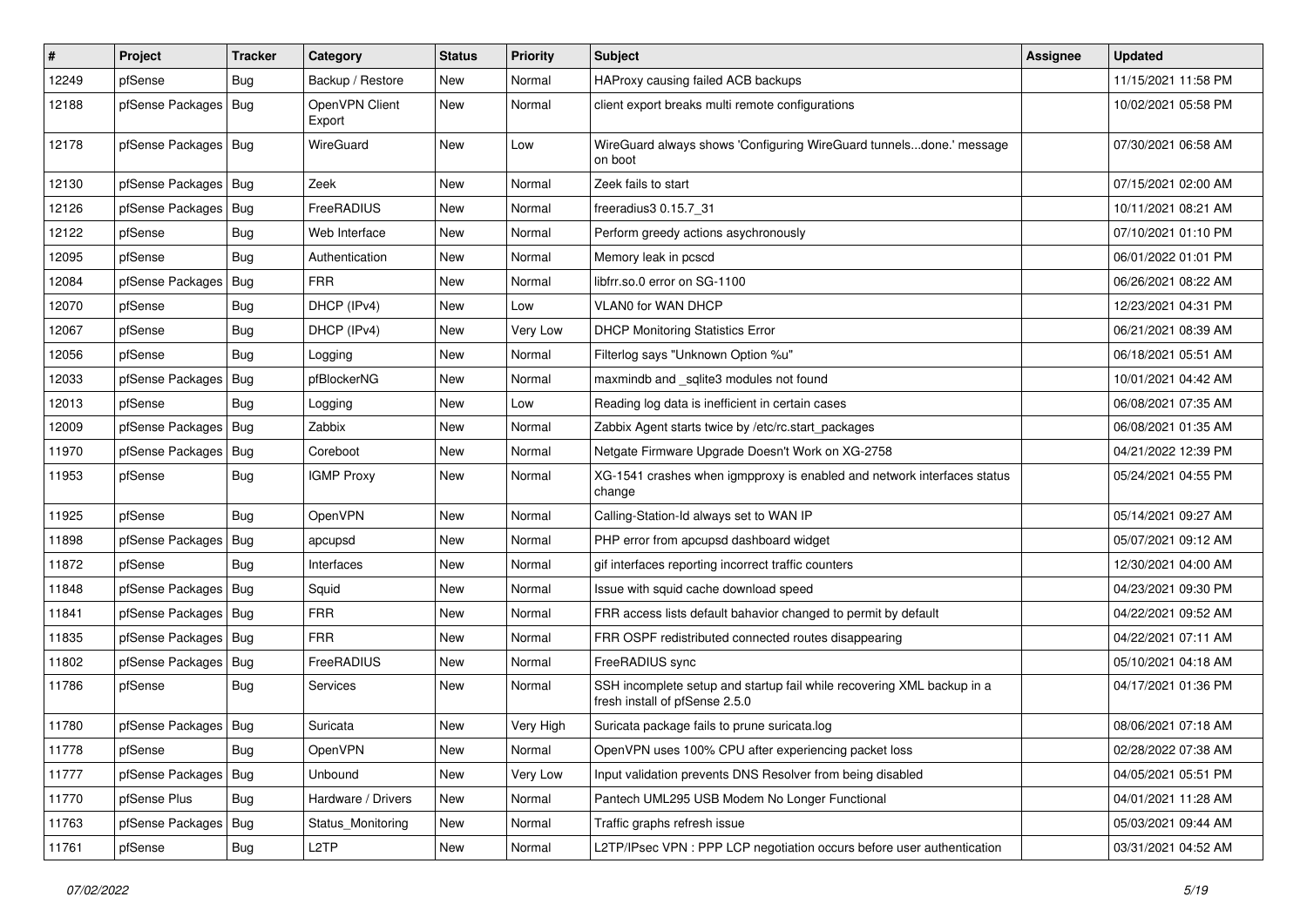| #     | Project                | <b>Tracker</b> | Category           | <b>Status</b> | <b>Priority</b> | <b>Subject</b>                                                                                                                                                                                  | Assignee | <b>Updated</b>      |
|-------|------------------------|----------------|--------------------|---------------|-----------------|-------------------------------------------------------------------------------------------------------------------------------------------------------------------------------------------------|----------|---------------------|
| 11759 | pfSense                | Bug            | Dashboard          | New           | Normal          | Traffic graphs on dashboard double upload on pppoe links                                                                                                                                        |          | 12/30/2021 04:00 AM |
| 11742 | pfSense Packages   Bug |                | Suricata           | New           | Normal          | Blocking / Unblocking is not working correctly.                                                                                                                                                 |          | 09/01/2021 11:08 AM |
| 11731 | pfSense                | Bug            | Hardware / Drivers | New           | Normal          | Missing support for Realtek USB NICs                                                                                                                                                            |          | 03/30/2021 04:32 AM |
| 11730 | pfSense                | <b>Bug</b>     | Web Interface      | <b>New</b>    | Normal          | Improve visibility of option selections in dark themes                                                                                                                                          |          | 03/25/2021 09:38 PM |
| 11724 | pfSense                | <b>Bug</b>     | Package System     | New           | Normal          | Packages unexpectedly removed when changing update branches                                                                                                                                     |          | 03/29/2021 08:09 AM |
| 11717 | pfSense                | <b>Bug</b>     | Rules / NAT        | New           | Normal          | Incorrect port forwarding rules if Destination port alias is not equal to<br>Redirect target port alias                                                                                         |          | 03/22/2021 06:06 AM |
| 11715 | pfSense                | Bug            | <b>OpenVPN</b>     | New           | Normal          | OpenVPN MTU                                                                                                                                                                                     |          | 03/22/2021 01:35 AM |
| 11666 | pfSense                | <b>Bug</b>     | Logging            | New           | Normal          | GUI Firewall log search not parsing filter.log beyond hard coded limit                                                                                                                          |          | 03/12/2021 11:38 AM |
| 11657 | pfSense                | Bug            | Interfaces         | <b>New</b>    | Normal          | netmap_ring_reinit error                                                                                                                                                                        |          | 03/18/2021 10:32 PM |
| 11650 | pfSense Packages       | Bug            | <b>FRR</b>         | New           | Very Low        | FRR configuration broken on restore of manually edited FRR config sections                                                                                                                      |          | 03/10/2021 08:50 AM |
| 11641 | pfSense                | Bug            | Interfaces         | <b>New</b>    | Normal          | On xn based interfaces without the VLANMTU flag the first VLAN tag defined<br>does not follow the parent interface MTU settings. All subsequent VLAN tags<br>follow the parent interface's MTU. |          | 03/09/2021 06:42 PM |
| 11619 | pfSense                | Bug            | Upgrade            | New           | Normal          | Unable to upgrade 2.4.4-p3 to 2.5/21.02-p1                                                                                                                                                      |          | 08/15/2021 10:00 AM |
| 11610 | pfSense Packages   Bug |                | <b>NET-SNMP</b>    | <b>New</b>    | Normal          | NET-SNMP is not setting the correct permissions on AgentX                                                                                                                                       |          | 06/28/2021 07:54 AM |
| 11592 | pfSense Packages   Bug |                | node exporter      | New           | Normal          | Node exporter can not read system statistics                                                                                                                                                    |          | 10/15/2021 09:37 PM |
| 11572 | pfSense Packages       | Bug            | pfBlockerNG        | <b>New</b>    | High            | Auto created firewall rules have IPv4 as protocol only - even for IPv6 lists.                                                                                                                   |          | 06/25/2022 10:59 AM |
| 11566 | pfSense                | Bug            | Web Interface      | New           | Low             | Firewall Maximum Table Entries "default size" is whatever is entered                                                                                                                            |          | 02/27/2021 10:01 AM |
| 11563 | pfSense Packages   Bug |                | <b>BIND</b>        | New           | High            | BIND GUI writes TXT records > 255 characters                                                                                                                                                    |          | 02/27/2021 07:11 AM |
| 11556 | pfSense                | Bug            | Rules / NAT        | New           | Normal          | Kill all states associated with a NAT address                                                                                                                                                   |          | 03/19/2021 10:29 AM |
| 11548 | pfSense                | <b>Bug</b>     | Rules / NAT        | New           | Normal          | "rule expands to no valid combination" error from port forward automatic rule<br>mixing IPv4 and IPv6 elements                                                                                  |          | 02/27/2021 03:18 PM |
| 11541 | pfSense                | Bug            | OpenVPN            | New           | Normal          | OpenVPN status does not work properly when set to TCP and Concurrent<br>Connections $= 1$                                                                                                       |          | 03/02/2021 02:27 PM |
| 11525 | pfSense Packages   Bug |                | Suricata           | <b>New</b>    | Normal          | pfsense 2.5.0 release version for vlan issue to suricata                                                                                                                                        |          | 11/11/2021 08:16 AM |
| 11522 | pfSense Packages   Bug |                | Zabbix             | New           | Normal          | fping6 error                                                                                                                                                                                    |          | 02/24/2021 07:13 AM |
| 11509 | pfSense Packages   Bug |                | <b>LCDProc</b>     | New           | Low             | LCD package - not starting at boot - stop and start in Status Window not<br>possible                                                                                                            |          | 02/23/2021 10:55 AM |
| 11503 | pfSense                | Bug            | OpenVPN            | <b>New</b>    | Normal          | Using multiple authentication backends on an OpenVPN server fails                                                                                                                               |          | 02/23/2021 12:23 PM |
| 11493 | pfSense Packages   Bug |                | Zabbix             | New           | Very Low        | After upgrade zabbix proxy wont start                                                                                                                                                           |          | 02/21/2021 05:31 AM |
| 11490 | pfSense Packages   Bug |                | Service Watchdog   | New           | Very Low        | Service Watchdog - Impacts Reboots and Package Updates                                                                                                                                          |          | 02/22/2021 12:07 PM |
| 11479 | pfSense Packages   Bug |                | snmptt             | New           | Normal          | snmptt 1.4.2 does not work in daemon mode                                                                                                                                                       |          | 02/20/2021 04:37 PM |
| 11473 | pfSense                | <b>Bug</b>     | Web Interface      | New           | Normal          | System Activity shows invalid data on SG-3100                                                                                                                                                   |          | 02/19/2021 08:12 PM |
| 11430 | pfSense                | Bug            | Interfaces         | New           | Normal          | PHP console spam after Assigning Interfaces                                                                                                                                                     |          | 10/09/2021 10:37 AM |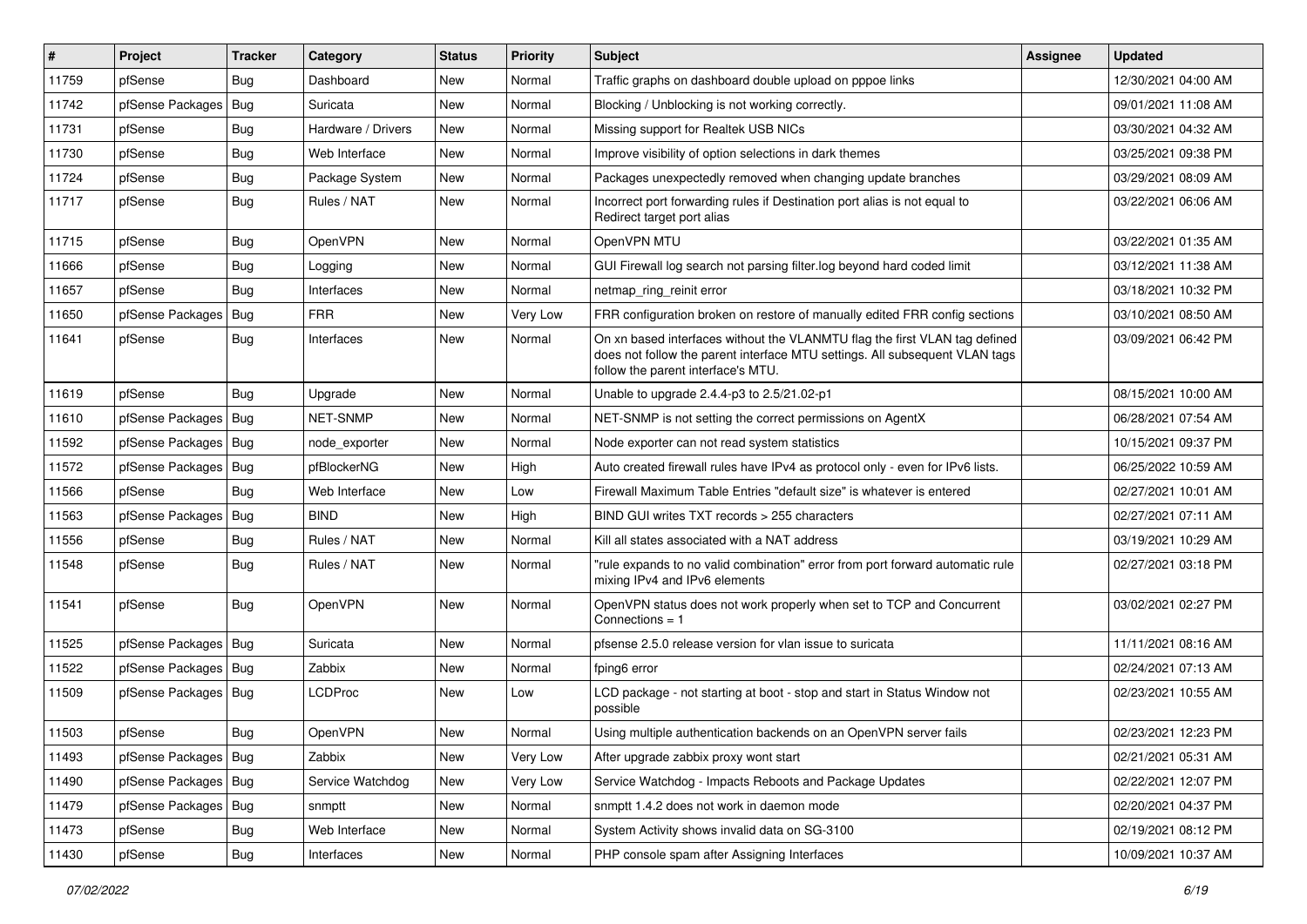| $\vert$ # | Project                | <b>Tracker</b> | Category                | <b>Status</b> | <b>Priority</b> | <b>Subject</b>                                                                                                         | Assignee | <b>Updated</b>      |
|-----------|------------------------|----------------|-------------------------|---------------|-----------------|------------------------------------------------------------------------------------------------------------------------|----------|---------------------|
| 11429     | pfSense                | <b>Bug</b>     | Web Interface           | New           | Normal          | System Log / Settings form activates "Reset Log Files" button on enter                                                 |          | 10/28/2021 01:35 PM |
| 11418     | pfSense                | Bug            | <b>IPsec</b>            | New           | Very Low        | 'NAT-T: Force' is broken for IPv6 IPsec                                                                                |          | 02/16/2021 08:25 AM |
| 11414     | pfSense Packages       | <b>Bug</b>     | pfBlockerNG             | New           | Normal          | Enabling feed "Public_DNS4_all" breaks some Google services                                                            |          | 02/13/2021 02:46 AM |
| 11412     | pfSense                | <b>Bug</b>     | Interfaces              | New           | Normal          | LLDPD Package Doesn't Work with Switchports                                                                            |          | 02/12/2021 08:12 PM |
| 11398     | pfSense Packages       | Bug            | pfBlockerNG             | <b>New</b>    | Normal          | pfBlocker upgrade hangs forever                                                                                        |          | 04/21/2022 12:39 PM |
| 11375     | pfSense Packages       | Bug            | apcupsd                 | New           | Normal          | UPS Type <blank> for USB APC</blank>                                                                                   |          | 02/26/2021 11:10 AM |
| 11363     | pfSense                | <b>Bug</b>     | Installer               | New           | Normal          | Clean Install 2.5.0 fails due to hardware incompability                                                                |          | 02/04/2021 11:06 AM |
| 11335     | pfSense                | Bug            | Interfaces              | New           | Normal          | Spoofing the MAC on a LAGG interface does not work for some NIC types.                                                 |          | 01/29/2021 09:10 AM |
| 11268     | pfSense                | Bug            | Web Interface           | New           | Normal          | Cookie named 'id' prevents Edit form fields being set properly                                                         |          | 09/03/2021 06:16 AM |
| 11261     | pfSense Packages       | Bug            | pfBlockerNG             | New           | Normal          | pfBlockerNG ASN numbers in IPv4 (/IPv6) Custom_List generate error(s)<br>"Invalid numeric literal at line 1, column 7" |          | 01/28/2021 08:34 AM |
| 11235     | pfSense Packages   Bug |                | Filer                   | New           | Normal          | Filer run script when "state" unchanged                                                                                |          | 01/08/2021 07:24 AM |
| 11232     | pfSense                | Bug            | <b>Operating System</b> | New           | Normal          | Fix pfSense_fsync                                                                                                      |          | 01/08/2021 08:53 AM |
| 11203     | pfSense                | Bug            | Certificates            | New           | Normal          | certificate manager very slow                                                                                          |          | 12/31/2020 11:57 AM |
| 11184     | pfSense                | Bug            | FreeBSD                 | New           | Normal          | PF: State policy cannot be configurable                                                                                |          | 02/09/2021 02:43 AM |
| 11182     | pfSense Packages       | Bug            | <b>NRPE</b>             | New           | Normal          | NRPE in HA syncs the bind IP                                                                                           |          | 12/01/2021 02:15 AM |
| 11177     | pfSense                | <b>Bug</b>     | Dynamic DNS             | New           | Normal          | DDNSv6 not using Check IP Services                                                                                     |          | 12/21/2020 05:02 AM |
| 11158     | pfSense Packages       | Bug            | <b>FRR</b>              | <b>New</b>    | High            | <b>FRR Prefix Lists</b>                                                                                                |          | 12/30/2020 04:55 PM |
| 11149     | pfSense                | <b>Bug</b>     | <b>DHCP Relay</b>       | New           | Normal          | DHCP relay won't start with DHCP server behind gateway                                                                 |          | 03/22/2021 05:13 AM |
| 11147     | pfSense                | Bug            | Dynamic DNS             | New           | Normal          | Domeneshop DynDNS IPv4 and IPv6                                                                                        |          | 12/09/2020 11:47 PM |
| 11110     | pfSense                | <b>Bug</b>     | Backup / Restore        | New           | Normal          | Backup file should be checked before restoring a specific area                                                         |          | 12/05/2020 02:50 PM |
| 11093     | pfSense                | Bug            | Wireless                | New           | Low             | ral(4) driver non-functional in arm64                                                                                  |          | 11/21/2020 10:45 AM |
| 11074     | pfSense Packages       | Bug            | <b>BIND</b>             | New           | Low             | bind Zone Settings Zones, Save button opens "Confirmation required to save<br>changes"                                 |          | 11/16/2020 11:08 AM |
| 11040     | pfSense Packages   Bug |                | pfBlockerNG             | New           | Normal          | pfb filter core faults when clearing firewall log                                                                      |          | 11/07/2020 01:44 PM |
| 11036     | pfSense Packages       | Bug            | haproxy                 | <b>New</b>    | Normal          | <b>HAproxy ACL</b>                                                                                                     |          | 02/11/2022 11:27 AM |
| 11000     | pfSense Packages       | Bug            | haproxy                 | New           | Very Low        | haproxy deprecated trick suggested                                                                                     |          | 12/23/2020 02:55 PM |
| 10994     | pfSense Packages   Bug |                | squidguard              | New           | Low             | SquidGuard Blacklists Restore Default button does not work                                                             |          | 10/20/2020 12:26 PM |
| 10989     | pfSense Packages   Bug |                | Snort                   | New           | Low             | Snort alert page has hidden characters in IPv6 address                                                                 |          | 10/17/2020 04:06 PM |
| 10980     | pfSense                | <b>Bug</b>     | <b>Operating System</b> | <b>New</b>    | Normal          | rc.local is executed at login by rc.initial, and not at boot time.                                                     |          | 10/19/2020 09:39 AM |
| 10952     | pfSense                | <b>Bug</b>     | Rules / NAT             | <b>New</b>    | Low             | Inconsistency in Subnet Defaults Between Firewall Rules and Interface<br><b>Address Assignments</b>                    |          | 10/09/2020 12:50 PM |
| 10935     | pfSense Packages   Bug |                | <b>FRR</b>              | New           | Normal          | FRR 0.6.7-6 - BGPD service recycled IPv6 without Route Map                                                             |          | 12/30/2020 05:00 PM |
| 10845     | pfSense Packages       | Bug            | apcupsd                 | New           | Normal          | apcupsd doesn't stop when not enabled                                                                                  |          | 08/24/2020 10:16 AM |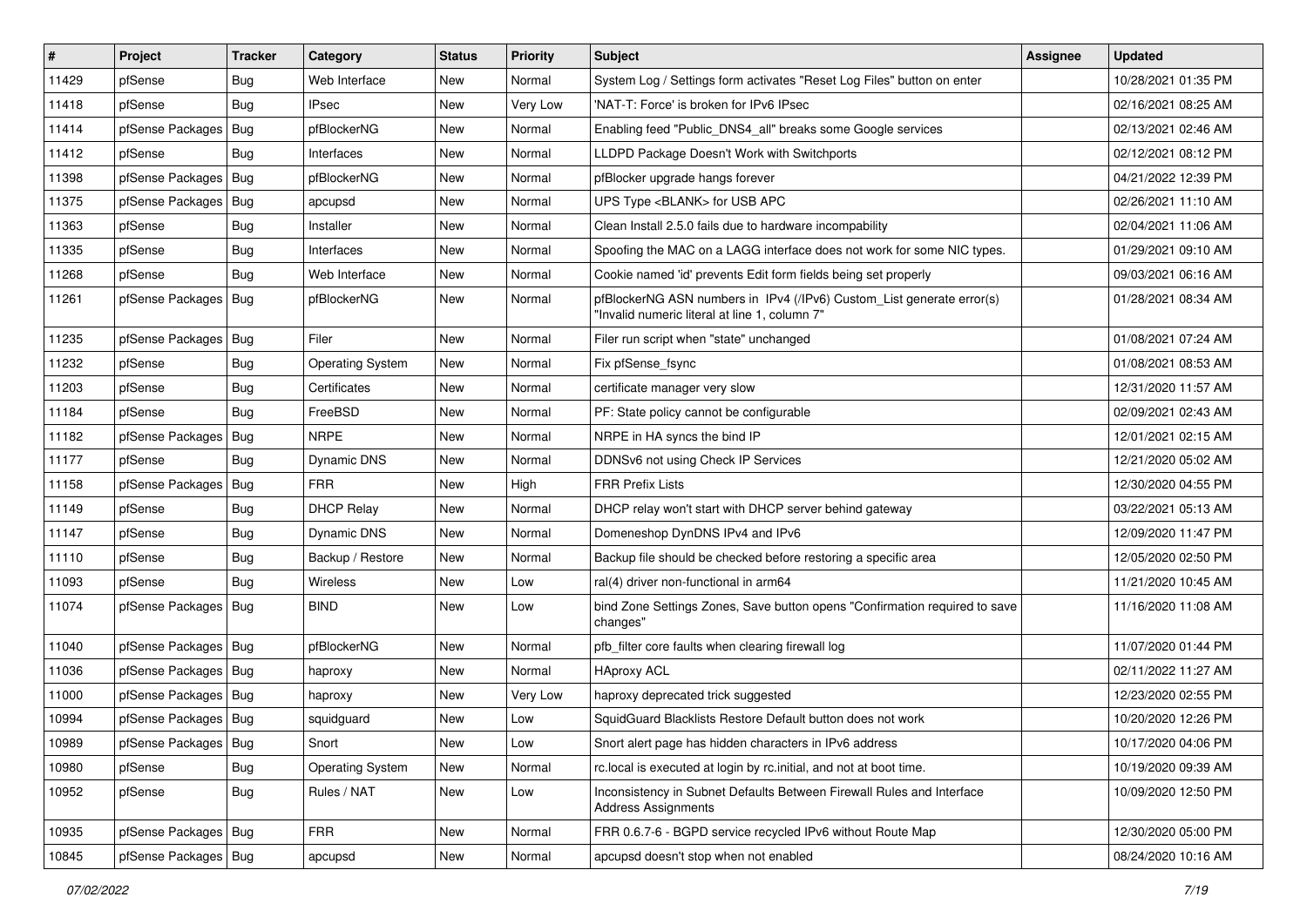| $\sharp$ | Project                | <b>Tracker</b> | Category                     | <b>Status</b> | <b>Priority</b> | <b>Subject</b>                                                                                                                                           | <b>Assignee</b> | <b>Updated</b>      |
|----------|------------------------|----------------|------------------------------|---------------|-----------------|----------------------------------------------------------------------------------------------------------------------------------------------------------|-----------------|---------------------|
| 10833    | pfSense                | <b>Bug</b>     | Configuration<br>Backend     | New           | Normal          | unbound exits on configuration error when link status flaps on LAN interface                                                                             |                 | 08/13/2020 11:53 PM |
| 10822    | pfSense                | Bug            | DHCP (IPv6)                  | New           | Normal          | Deprecated IPv6 prefix won't be announced as deprecated to clients                                                                                       |                 | 08/10/2020 09:23 AM |
| 10791    | pfSense Packages       | Bug            | <b>PIMD</b>                  | New           | Normal          | Valid (vlan)interfaces do not get vif reporting "Invalid phyint address"                                                                                 |                 | 10/06/2020 09:20 AM |
| 10783    | pfSense Packages       | Bug            | ntop                         | New           | Normal          | NtopNG is very unstable on arm64                                                                                                                         |                 | 07/22/2020 09:07 AM |
| 10765    | pfSense                | Bug            | Authentication               | New           | Normal          | Ampersands in Idap extended query are escaped twice                                                                                                      |                 | 09/02/2020 07:55 AM |
| 10760    | pfSense Packages       | Bug            | <b>BIND</b>                  | New           | High            | pfSense BIND 9.14.12 server terminates due to assertion failure                                                                                          |                 | 07/11/2020 04:53 PM |
| 10729    | pfSense                | Bug            | Package System               | New           | Normal          | Certificate verification failed for pkg.freebsd.org                                                                                                      |                 | 07/05/2020 01:12 AM |
| 10726    | pfSense                | Bug            | Rules / NAT                  | New           | Normal          | Sticky-connections option is bugged - sticky-address cannot be redefined                                                                                 |                 | 11/12/2020 10:12 AM |
| 10715    | pfSense                | Bug            | <b>DHCP Relay</b>            | New           | Normal          | DHCPv6 relay always uses the "first" IPv6 address of an interface                                                                                        |                 | 06/29/2020 05:01 AM |
| 10714    | pfSense                | <b>Bug</b>     | DHCP (IPv6)                  | New           | Normal          | radyd only gives out the prefix of the "first" IPv6 address of an interface                                                                              |                 | 10/06/2020 01:03 PM |
| 10712    | pfSense                | Bug            | Rules / NAT                  | New           | Normal          | "default allow LAN IPv6 to any" rule does not work right after boot when<br>using IPv6 PD                                                                |                 | 06/30/2020 12:17 AM |
| 10701    | pfSense                | Bug            | Web Interface                | New           | Very Low        | Firewall Log too wide with Rule Description Column                                                                                                       |                 | 06/25/2020 07:36 AM |
| 10695    | pfSense Packages       | Bug            | FreeRADIUS                   | New           | Normal          | FreeRadius Accounting skipping MBs after reboot due to power down                                                                                        |                 | 06/24/2020 04:49 AM |
| 10693    | pfSense Packages   Bug |                | <b>BIND</b>                  | New           | Normal          | pfSense Bind Zone Editor UI does not update zone serial number when a<br>change is made                                                                  |                 | 09/01/2021 12:51 AM |
| 10690    | pfSense                | Bug            | Installer                    | New           | Low             | Not possible to make UFS install on ZFS formatted drive                                                                                                  |                 | 04/21/2022 12:39 PM |
| 10671    | pfSense                | <b>Bug</b>     | <b>Operating System</b>      | New           | Normal          | pfsense 2.4.5_1 does not boot on Gen2 2012R2 HyperV VM                                                                                                   |                 | 05/09/2021 06:39 AM |
| 10624    | pfSense                | Bug            | <b>DNS Resolver</b>          | New           | Normal          | Unbound configuration memory leak with python module + register DHCP<br>leases active                                                                    |                 | 02/26/2021 10:27 AM |
| 10606    | pfSense Packages   Bug |                | Snort                        | New           | Normal          | Snort Inline stopped working after upgrade to FreeBSD 12.1 (network traffic<br>blocked after heavy load randomly)                                        |                 | 05/28/2020 10:06 AM |
| 10601    | pfSense Packages   Bug |                | Status Monitoring            | New           | Normal          | Dashboard->Traffic Graphs Scale is capped for outbound                                                                                                   |                 | 05/29/2020 10:13 AM |
| 10590    | pfSense Packages   Bug |                | pfBlockerNG                  | New           | Normal          | pfBlockerNG: Invalid argument supplied for foreach()                                                                                                     |                 | 05/26/2020 08:22 AM |
| 10584    | pfSense                | Bug            | Hardware / Drivers           | New           | Normal          | SG-3100 with M.2: shutdown instead of reboot                                                                                                             |                 | 07/21/2020 03:08 AM |
| 10544    | pfSense                | <b>Bug</b>     | User Manager /<br>Privileges | New           | Normal          | It's not possible to add a user to group operator using the gui                                                                                          |                 | 04/21/2022 12:39 PM |
| 10530    | pfSense                | Bug            | Upgrade                      | New           | Normal          | Convert config version to be based on product version                                                                                                    |                 | 04/21/2022 12:39 PM |
| 10526    | pfSense Packages   Bug |                | pfBlockerNG                  | New           | Normal          | Package pfBlockerNG Crashes on Alert view                                                                                                                |                 | 05/04/2020 08:59 AM |
| 10516    | pfSense Packages   Bug |                | <b>FRR</b>                   | New           | Normal          | FRR Access list                                                                                                                                          |                 | 12/06/2020 11:02 PM |
| 10513    | pfSense                | Bug            | Rules / NAT                  | New           | Normal          | State issues with policy routing and HA failover                                                                                                         |                 | 04/21/2022 12:39 PM |
| 10503    | pfSense Packages   Bug |                | <b>FRR</b>                   | New           | Normal          | Flapping any GW in multi-WAN influences restating all IPsec tunnels in FRR<br>which leads to dropping all IPsec VTI static routes and related BGP issues |                 | 05/08/2020 07:51 PM |
| 10493    | pfSense                | <b>Bug</b>     | IPsec                        | New           | Normal          | filter_get_vpns_list() issues                                                                                                                            |                 | 05/06/2020 01:07 AM |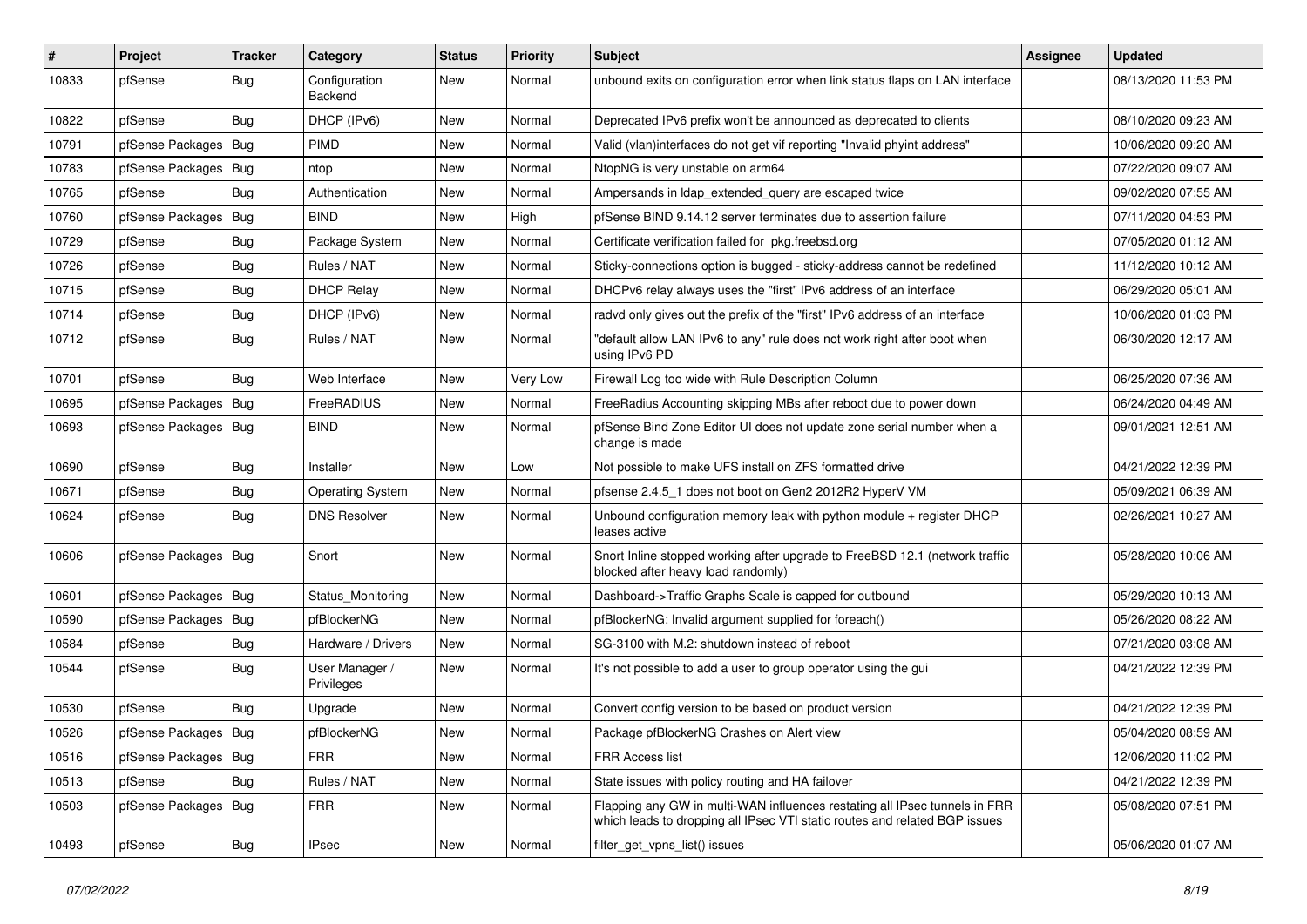| #     | Project          | <b>Tracker</b> | Category             | <b>Status</b> | <b>Priority</b> | <b>Subject</b>                                                                                                    | Assignee | <b>Updated</b>      |
|-------|------------------|----------------|----------------------|---------------|-----------------|-------------------------------------------------------------------------------------------------------------------|----------|---------------------|
| 10487 | pfSense Packages | Bug            | Telegraf             | <b>New</b>    | Normal          | Telegraf package not sending logs to influxdb server                                                              |          | 05/03/2020 07:09 PM |
| 10436 | pfSense Packages | Bug            | softflowd            | <b>New</b>    | Normal          | softflowd no longer sends flow data after upgrade ( $v0.9.9$ 1 -> $v1.0.0$ )                                      |          | 06/07/2022 12:25 AM |
| 10370 | pfSense Packages | Bug            | ntop                 | <b>New</b>    | Normal          | ntopng Timeseries not send to InfluxDB                                                                            |          | 03/30/2020 09:42 AM |
| 10352 | pfSense          | Bug            | Authentication       | New           | Very Low        | RADIUS authentication fails with MSCHAPv1 or MSCHAPv2 when<br>passwords contain international characters          |          | 06/20/2022 04:04 PM |
| 10342 | pfSense          | <b>Bug</b>     | <b>DNS Resolver</b>  | <b>New</b>    | Normal          | Unbound domain overrides stop resolving periodically. They only resume<br>after the service has been restarted.   |          | 03/13/2020 10:35 AM |
| 10325 | pfSense          | <b>Bug</b>     | <b>Notifications</b> | <b>New</b>    | Normal          | System/Advanced/Notifications/E-Mail - SMTP Notification E-Mail auth<br>password Unexpected Bahaviour             |          | 10/30/2020 08:17 AM |
| 10311 | pfSense          | <b>Bug</b>     | <b>OpenVPN</b>       | <b>New</b>    | Normal          | Too low net.link.ifqmaxlen causes packet drop under load when using<br>OpenVPN inside bridge interface under load |          | 08/10/2021 03:10 AM |
| 10310 | pfSense          | Bug            | Upgrade              | New           | Normal          | Systems with low RAM and several packages may temporarily fail to load<br>large tables after an upgrade           |          | 03/03/2020 07:55 AM |
| 10292 | pfSense Packages | Bug            | Suricata             | New           | Normal          | Suricata not respecting SID Mgmt list                                                                             |          | 02/27/2020 01:02 PM |
| 10279 | pfSense Packages | Bug            | open-vm-tools        | New           | Normal          | pfSense's OpenVM Tools on ESXi 6.7 no longer provides guest vm<br>functionality                                   |          | 03/01/2020 06:07 PM |
| 10278 | pfSense Packages | <b>Bug</b>     | pfBlockerNG          | <b>New</b>    | Normal          | pfBlockerNG: Formatting issue on DNSBL stats page                                                                 |          | 02/24/2020 01:36 PM |
| 10277 | pfSense          | Bug            | Web Interface        | New           | Normal          | Sorting the log entries does not use year value                                                                   |          | 02/24/2020 07:46 AM |
| 10271 | pfSense          | <b>Bug</b>     | Web Interface        | <b>New</b>    | Normal          | Large number of VLAN/LANs make "Interfaces" menu hard to access                                                   |          | 02/20/2020 04:46 AM |
| 10265 | pfSense Packages | Bug            | <b>Notes</b>         | New           | Very Low        | Adding a Note with malformed title will force system restore                                                      |          | 02/27/2020 10:12 AM |
| 10253 | pfSense Packages | Bug            | pfBlockerNG          | <b>New</b>    | Normal          | pfblockerng-devel uses user interface for VIP causing issues with other<br>services                               |          | 02/11/2020 09:17 AM |
| 10252 | pfSense Packages | Bug            | pfBlockerNG          | <b>New</b>    | High            | pfblockerng-devel                                                                                                 |          | 02/11/2020 05:18 PM |
| 10188 | pfSense Packages | Bug            | pfBlockerNG          | New           | Normal          | Reputation tab is not working                                                                                     |          | 01/24/2020 10:06 AM |
| 10164 | pfSense Packages | Bug            | pfBlockerNG          | New           | Normal          | pfBlockerNG dashboard widget position is not maintained when updating                                             |          | 01/06/2020 10:06 AM |
| 10150 | pfSense          | <b>Bug</b>     | <b>IGMP Proxy</b>    | <b>New</b>    | Normal          | IGMP Proxy does not scale to hundreds of streams                                                                  |          | 01/03/2020 02:56 AM |
| 10143 | pfSense          | <b>Bug</b>     | <b>DNS Resolver</b>  | New           | Normal          | System hostname DNS entry is assigned to the wrong IP on multi-wan<br>setups                                      |          | 12/31/2019 02:33 PM |
| 10000 | pfSense          | Bug            | Dynamic DNS          | New           | Normal          | Azure Dynamic DNS A and AAAA Records for Apex Zone                                                                |          | 03/31/2020 09:03 AM |
| 9999  | pfSense Packages | Bug            | pfBlockerNG          | <b>New</b>    | Normal          | unbound fatal error if System Domain in DNSBL and System Domain Local<br>Zone Type is Redirect                    |          | 12/25/2019 08:10 AM |
| 9934  | pfSense Packages | Bug            | Suricata             | New           | Normal          | suricata update kills WAN interface                                                                               |          | 02/20/2020 09:17 AM |
| 9895  | pfSense Packages | Bug            | Snort                | <b>New</b>    | Normal          | snort reinstallation failed                                                                                       |          | 06/23/2021 08:01 AM |
| 9837  | pfSense          | Bug            | Interfaces           | New           | Very Low        | ipv6 is not completely disabled on the interfaces                                                                 |          | 10/24/2019 01:16 AM |
| 9805  | pfSense          | Bug            | Dynamic DNS          | New           | Normal          | dynDNS cloudflare multiple entries                                                                                |          | 10/02/2019 04:51 PM |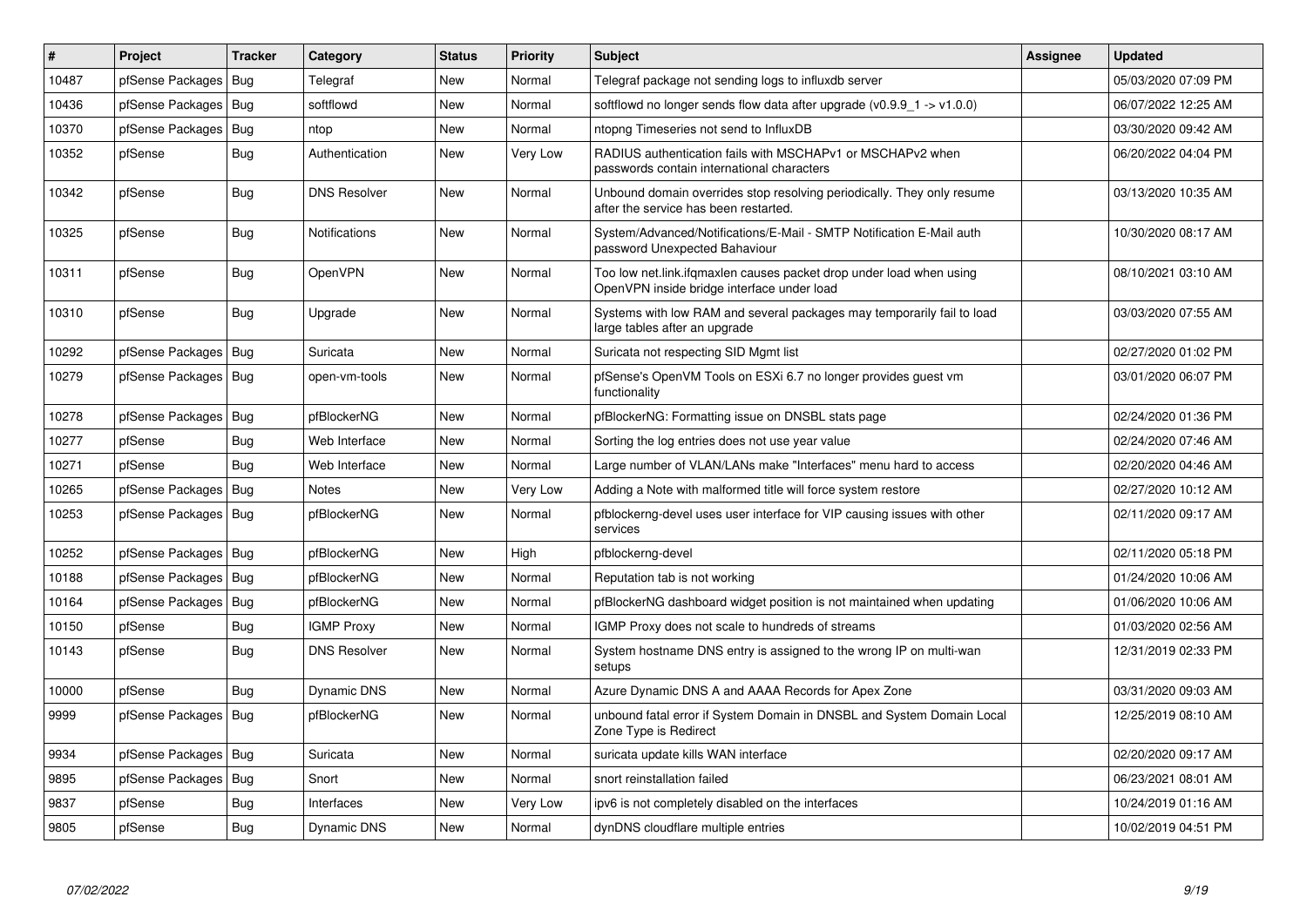| $\vert$ # | Project                | <b>Tracker</b> | Category                     | <b>Status</b> | <b>Priority</b> | <b>Subject</b>                                                                                                       | <b>Assignee</b> | <b>Updated</b>      |
|-----------|------------------------|----------------|------------------------------|---------------|-----------------|----------------------------------------------------------------------------------------------------------------------|-----------------|---------------------|
| 9755      | pfSense                | <b>Bug</b>     | Package System               | New           | Very Low        | package description wrong link<br>https://www.freshports.org/security/openvpn-client-export                          |                 | 09/13/2019 07:22 AM |
| 9737      | pfSense                | <b>Bug</b>     | <b>Traffic Graphs</b>        | New           | Normal          | traffic-graphs.js shows incorrect units inside the chart                                                             |                 | 09/09/2019 06:35 AM |
| 9724      | pfSense Packages   Bug |                | pfBlockerNG                  | New           | High            | pfblockerng-firewall-filter-service-will-not-start                                                                   |                 | 09/05/2019 06:32 AM |
| 9707      | pfSense Packages   Bug |                | pfBlockerNG                  | New           | Normal          | Some networks already existing in deny Feeds are not stopped even if<br>existing in custom deny list                 |                 | 08/28/2019 10:03 AM |
| 9698      | pfSense                | Bug            | <b>RRD Graphs</b>            | New           | Normal          | Monitoring graphs do not retain state after auto-refresh                                                             |                 | 08/26/2019 02:09 AM |
| 9690      | pfSense                | Bug            | Interfaces                   | New           | Normal          | Ethernet flow control should be disabled by default                                                                  |                 | 08/19/2019 06:45 PM |
| 9677      | pfSense                | <b>Bug</b>     | Dashboard                    | New           | Normal          | Dashboard hangs when widget needs data from a remote host which is<br>down                                           |                 | 08/13/2019 09:15 AM |
| 9676      | pfSense Packages       | <b>Bug</b>     | pfBlockerNG                  | New           | Normal          | AS lookup fails                                                                                                      |                 | 12/26/2019 12:17 AM |
| 9664      | pfSense                | Bug            | Dynamic DNS                  | New           | Normal          | DynDNS and Dual-wan problem with CloudFlare (works with No-Ip)                                                       |                 | 08/03/2019 10:00 AM |
| 9662      | pfSense Packages       | Bug            | pfBlockerNG                  | New           | Normal          | PfblockerNG do not update after pfsense reboot and wait for next cron task                                           |                 | 08/20/2019 09:00 AM |
| 9654      | pfSense                | <b>Bug</b>     | DNS Resolver                 | New           | Normal          | After reboot, the DNS resolver must be restarted before it will advertise the<br>ipv6 DNS address of the router.     |                 | 11/20/2020 03:12 AM |
| 9650      | pfSense                | Bug            | Gateways                     | New           | Normal          | IPv6 connection drops (ir-)regular on Kabelvodafone (German cable ISP)                                               |                 | 07/27/2019 07:14 AM |
| 9626      | pfSense                | Bug            | Web Interface                | New           | Normal          | When deny write permission is assigned to a user, there is no error feedback<br>if the user tries to write something |                 | 06/25/2022 05:41 PM |
| 9585      | pfSense                | <b>Bug</b>     | Interfaces                   | New           | Normal          | 6RD: Unable to reach hosts on within same 6rd-domain                                                                 |                 | 08/14/2019 02:39 PM |
| 9568      | pfSense Packages   Bug |                | Squid                        | New           | Normal          | UFSSwapDir::openLog: Failed to open swap log.                                                                        |                 | 05/29/2019 09:18 PM |
| 9566      | pfSense                | Bug            | <b>Traffic Graphs</b>        | New           | Normal          | Traffic graph displays traffic incorrectly                                                                           |                 | 11/18/2019 07:54 AM |
| 9504      | pfSense                | <b>Bug</b>     | Dynamic DNS                  | New           | Normal          | Multiple Dynamic DNS update notifications for the same interface, not<br>differentiated by the hostname              |                 | 05/07/2019 07:46 AM |
| 9500      | pfSense Packages       | Bug            | haproxy                      | New           | Normal          | HAproxy does not delete non-applicable action config                                                                 |                 | 01/18/2022 06:28 AM |
| 9497      | pfSense Packages       | Bug            | AWS VPC                      | New           | Normal          | AWS VPN Wizard: WebGUI times out.                                                                                    |                 | 11/13/2019 10:07 AM |
| 9495      | pfSense Packages       | <b>Bug</b>     | AWS VPC                      | New           | Normal          | AWS VPC VPN wizard produces incorrect config (SHA256 should be SHA1)                                                 |                 | 08/19/2019 02:45 PM |
| 9486      | pfSense Packages       | Bug            | softflowd                    | New           | Very Low        | ifindex values used for softflowd are incorrect                                                                      |                 | 08/14/2019 02:30 PM |
| 9485      | pfSense                | <b>Bug</b>     | User Manager /<br>Privileges | New           | Normal          | password match error on system_usermanager causes Group membership<br>to be reset.                                   |                 | 04/26/2019 08:52 AM |
| 9453      | pfSense                | <b>Bug</b>     | LAGG Interfaces              | New           | Normal          | VLAN Interfaces on LAGG get orphaned at boot                                                                         |                 | 08/21/2019 11:16 AM |
| 9353      | pfSense                | <b>Bug</b>     | Dashboard                    | New           | Low             | PHPSession errors from limited access to dashboard and widgets                                                       |                 | 10/06/2020 09:31 AM |
| 9348      | pfSense Packages       | <b>Bug</b>     | <b>ACME</b>                  | New           | Normal          | Results of Acme certificate issuance/renewal are not properly formatted                                              |                 | 02/22/2019 12:08 PM |
| 9344      | pfSense                | <b>Bug</b>     | Translations                 | New           | Normal          | OpenVPN click NCP Algorithms will always go to DH Parameters website(in<br>Chinese-Taiwan)                           |                 | 10/21/2021 03:48 AM |
| 9343      | pfSense                | Bug            | DHCP (IPv4)                  | New           | Normal          | diag arp.php times out with large DHCPD leases table                                                                 |                 | 08/14/2019 01:19 PM |
| 9338      | pfSense                | Bug            | <b>IGMP Proxy</b>            | New           | Normal          | igmpproxy ignoring downstream vlan interface                                                                         |                 | 02/22/2019 03:48 AM |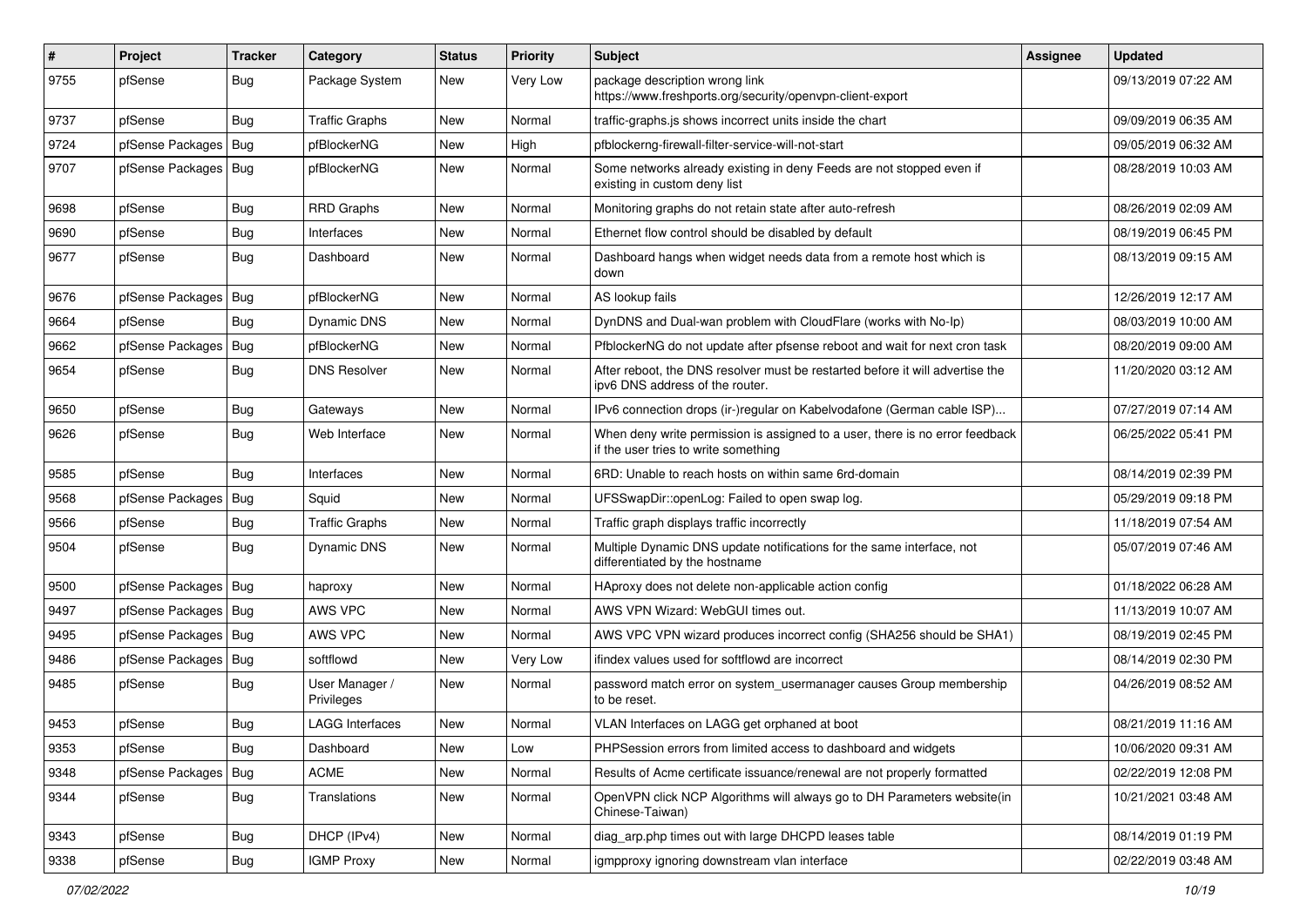| $\vert$ # | Project                | <b>Tracker</b> | Category                     | <b>Status</b> | <b>Priority</b> | Subject                                                                                               | <b>Assignee</b> | <b>Updated</b>      |
|-----------|------------------------|----------------|------------------------------|---------------|-----------------|-------------------------------------------------------------------------------------------------------|-----------------|---------------------|
| 9337      | pfSense Packages       | Bug            | Telegraf                     | New           | Normal          | Telegraf ping input fails                                                                             |                 | 02/18/2019 10:40 AM |
| 9295      | pfSense                | Bug            | <b>PPPoE Server</b>          | New           | Very High       | IPv6 PD does not work with PPPOE (Server & Client)                                                    |                 | 05/15/2022 10:53 AM |
| 9286      | pfSense Packages       | Bug            | squidquard                   | New           | Normal          | squidGuard - Unable to change IP for sgerror.php URL in configuration                                 |                 | 11/13/2019 10:07 AM |
| 9261      | pfSense Packages   Bug |                | haproxy                      | New           | Normal          | haproxy GUI failure                                                                                   |                 | 01/08/2019 12:41 PM |
| 9247      | pfSense Packages       | Bug            | haproxy                      | New           | Low             | HAProxy multiple server selection on stats pages doesn't work                                         |                 | 01/02/2019 04:44 PM |
| 9241      | pfSense                | Bug            | Interfaces                   | New           | Normal          | Ethernet link cycles up/down if "auto-negotiate" is explicitly selected in<br>interface configuration |                 | 12/31/2018 08:36 PM |
| 9229      | pfSense Packages       | Bug            | Tinc                         | <b>New</b>    | Normal          | Tinc package: no way of specifying multiple critical configuration parameters<br>from web interface   |                 | 08/13/2019 09:25 AM |
| 9192      | pfSense                | Bug            | <b>PPP</b> Interfaces        | New           | Normal          | PPPoE daemon selects wrong interface                                                                  |                 | 08/20/2019 10:05 AM |
| 9183      | pfSense                | Bug            | <b>LAGG Interfaces</b>       | New           | Very Low        | OpenVPN Lagg Interface not working after restart or new start                                         |                 | 08/21/2019 11:17 AM |
| 9179      | pfSense                | Bug            | <b>NAT Reflection</b>        | New           | Normal          | NAT reflection fix implemented for #8604 is causing WebUI and XMLRPC to<br>fail on slave              |                 | 03/27/2020 08:01 PM |
| 9167      | pfSense                | <b>Bug</b>     | Rules / NAT                  | New           | Normal          | Some Important ICMPv6 Traffic Not Allowed by Default Rules                                            |                 | 08/14/2019 01:00 PM |
| 9149      | pfSense                | Bug            | Package System               | New           | Low             | Continued issues with /tmp and /var in RAM on 2.4                                                     |                 | 11/24/2018 11:56 AM |
| 9143      | pfSense Packages       | Bug            | ntop                         | <b>New</b>    | Normal          | ntopng not displaying values in historical correctly                                                  |                 | 11/22/2018 07:24 AM |
| 9140      | pfSense                | Bug            | Logging                      | New           | Very Low        | Unexpected rule can be displayed when looking up filter log entry with<br>multiple matching rules     |                 | 08/19/2019 02:56 PM |
| 9139      | pfSense Packages       | Bug            | Telegraf                     | New           | Normal          | telegraf: add ping for default gateway(s)                                                             |                 | 05/21/2020 04:23 PM |
| 9138      | pfSense Packages       | Bug            | Telegraf                     | <b>New</b>    | Normal          | telegraf: add section for custom config lines                                                         |                 | 02/18/2019 03:36 PM |
| 9136      | pfSense                | Bug            | DHCP (IPv6)                  | New           | High            | IPv6 Tracking Interfaces Lose IPv6 Address in Certain Cases                                           |                 | 04/21/2022 12:39 PM |
| 9101      | pfSense                | Bug            | <b>Traffic Graphs</b>        | New           | Normal          | Traffic Graphs/Dashboard Slows Downloads Being Performed by the Same<br>Firefox Browser               |                 | 08/21/2019 09:18 AM |
| 9087      | pfSense                | <b>Bug</b>     | <b>Traffic Graphs</b>        | <b>New</b>    | Normal          | Traffic Graph Widget Legend Not Updating                                                              |                 | 08/14/2019 12:38 PM |
| 9079      | pfSense Packages       | <b>Bug</b>     | ntop                         | New           | Normal          | High CPU usage of ntopng even during IDLE and no network traffic                                      |                 | 12/16/2018 02:40 PM |
| 9037      | pfSense                | <b>Bug</b>     | <b>DNS Resolver</b>          | New           | Normal          | Unbound not logging to syslog after reboot                                                            |                 | 10/12/2018 05:09 AM |
| 9035      | pfSense                | Bug            | Rules / NAT                  | New           | Normal          | Inactive Interfaces are Hidden in Firewall Rules                                                      |                 | 08/14/2019 12:39 PM |
| 9025      | pfSense Packages       | Bug            | squidguard                   | New           | Normal          | SquidGard + Target categories                                                                         |                 | 10/08/2018 01:00 AM |
| 9012      | pfSense Packages       | Bug            | Squid                        | New           | Very Low        | Captive Portal authentication in Squid Proxy Server does not work                                     |                 | 10/12/2019 05:06 AM |
| 8963      | pfSense                | Bug            | Traffic Shaper<br>(Limiters) | New           | Normal          | 2.4.4 Limiters don't work after CARP fail-over                                                        |                 | 12/10/2018 06:40 AM |
| 8909      | pfSense Packages Bug   |                | Tinc                         | New           | Normal          | tinc package makes /rc.newwanip looping forever                                                       |                 | 08/13/2019 09:25 AM |
| 8902      | pfSense Packages       | <b>Bug</b>     | haproxy                      | New           | Normal          | HAproxy package not use custom DNS for lookup on apply new config                                     |                 | 09/16/2018 08:16 AM |
| 8846      | pfSense                | Bug            | Gateways                     | New           | Low             | Misleading gateway error message adding/editing static routes using a<br>disabled interface           |                 | 08/21/2019 11:29 AM |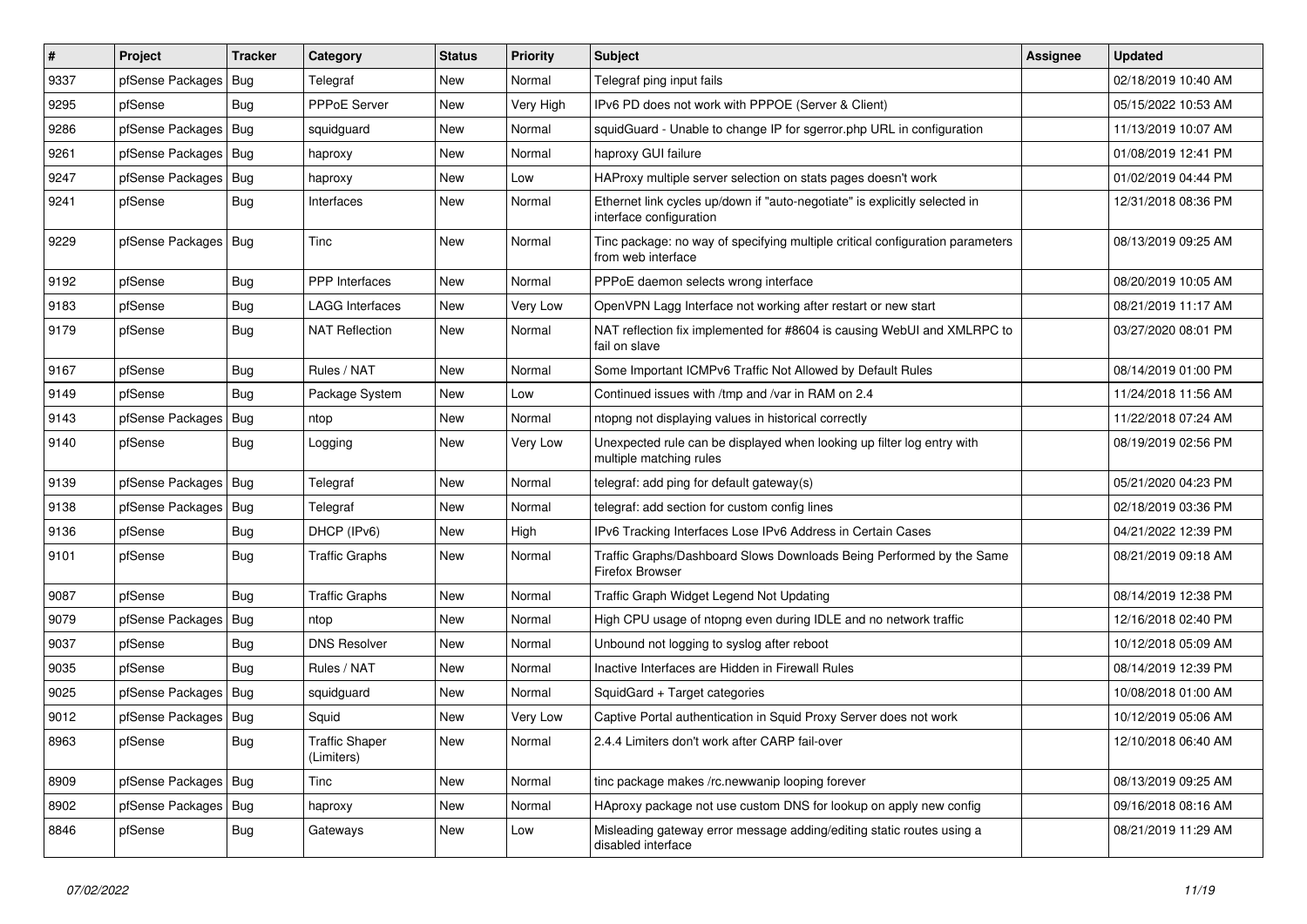| $\vert$ # | Project                | <b>Tracker</b> | Category                                        | <b>Status</b> | <b>Priority</b> | <b>Subject</b>                                                                                                                          | Assignee | <b>Updated</b>      |
|-----------|------------------------|----------------|-------------------------------------------------|---------------|-----------------|-----------------------------------------------------------------------------------------------------------------------------------------|----------|---------------------|
| 8831      | pfSense                | <b>Bug</b>     | <b>IPv6 Router</b><br>Advertisements<br>(RADVD) | New           | Very High       | Radvd causes latency spikes                                                                                                             |          | 04/19/2021 04:51 AM |
| 8820      | pfSense                | <b>Bug</b>     | Rules / NAT                                     | New           | Low             | System/Advanced/Misc - "Do not kill connections when schedule expires"<br>UN-checked still leaves existing connections open.            |          | 07/28/2020 10:59 AM |
| 8804      | pfSense                | <b>Bug</b>     | <b>PPP</b> Interfaces                           | <b>New</b>    | Normal          | Netgate SG-1000 PPPoE Keepalives not prioritized, internet drops                                                                        |          | 08/20/2019 10:06 AM |
| 8770      | pfSense                | Bug            | Interfaces                                      | New           | Normal          | QinQ interfaces always show as active                                                                                                   |          | 02/01/2020 09:47 AM |
| 8752      | pfSense Packages       | Bug            | squidguard                                      | New           | Normal          | For SquidGuard in "Common ACL" menu "Target Rules List" "access" option<br>always stays with default value '---' for my Target category |          | 08/06/2018 05:53 AM |
| 8711      | pfSense                | Bug            | <b>IGMP Proxy</b>                               | New           | Normal          | igmpproxy with PPPoE Interfaces                                                                                                         |          | 07/28/2018 09:21 AM |
| 8705      | pfSense Packages       | Bug            | syslog-ng                                       | New           | Normal          | Syslog-NG error in latest snapshot                                                                                                      |          | 07/27/2018 10:17 AM |
| 8686      | pfSense                | <b>Bug</b>     | <b>IPsec</b>                                    | New           | Normal          | IPsec VTI: Assigned interface firewall rules are never parsed                                                                           |          | 02/10/2021 12:15 PM |
| 8614      | pfSense                | Bug            | DHCP (IPv4)                                     | New           | Normal          | Cannot remove Additional BOOTP/DHCP Options                                                                                             |          | 08/21/2019 09:15 AM |
| 8589      | pfSense Packages       | Bug            | FreeRADIUS                                      | New           | Normal          | FreeRadius 0.15.5 2 ignoring tunnelled-reply=no                                                                                         |          | 02/18/2019 03:40 PM |
| 8570      | pfSense                | Bug            | <b>XML Parser</b>                               | New           | Normal          | Empty (dn)shaper config gets populated with newline                                                                                     |          | 08/20/2019 02:45 PM |
| 8567      | pfSense                | <b>Bug</b>     | CARP                                            | New           | Normal          | Using IPv6 VIP alias for services may affect CARP IPv6 VIP work                                                                         |          | 06/12/2018 01:26 PM |
| 8566      | pfSense                | <b>Bug</b>     | CARP                                            | New           | Normal          | Wrong IPv6 source in NS request in case using of IPv6 alias                                                                             |          | 06/12/2018 01:26 PM |
| 8560      | pfSense Packages   Bug |                | <b>ACME</b>                                     | New           | Normal          | ACME: can't update DNS records in DNSMadeEasy registar for several<br>domains with different API keys/ids                               |          | 06/08/2018 01:28 PM |
| 8526      | pfSense                | Bug            | Interfaces                                      | New           | Normal          | DHCP client ignores server replies when 802.1q tagging is used                                                                          |          | 08/14/2019 10:52 AM |
| 8513      | pfSense Packages       | Bug            | FreeRADIUS                                      | New           | High            | Freeradius 3.x Idap problem                                                                                                             |          | 02/18/2019 05:22 PM |
| 8512      | pfSense                | <b>Bug</b>     | PPP Interfaces                                  | New           | Normal          | PPPoE reconnect fails after interface flap                                                                                              |          | 08/20/2019 10:06 AM |
| 8500      | pfSense                | <b>Bug</b>     | Dynamic DNS                                     | <b>New</b>    | Low             | Incorrect categorization of status/info messages from phpDynDNS                                                                         |          | 08/16/2019 12:50 PM |
| 8464      | pfSense                | Bug            | Wireless                                        | New           | Very Low        | Wireless USB card does not connect to WiFi automatically after reboot/halt                                                              |          | 06/19/2020 03:44 AM |
| 8454      | pfSense Packages       | Bug            | arpwatch                                        | New           | Very Low        | Arpwatch package break email notifications from other sources                                                                           |          | 06/23/2022 07:49 PM |
| 8438      | pfSense Packages       | Bug            | haproxy                                         | <b>New</b>    | High            | haproxy: can't use ACL for cert with http-response actions                                                                              |          | 05/24/2018 01:12 PM |
| 8435      | pfSense                | <b>Bug</b>     | Interfaces                                      | New           | Normal          | DHCPv6 unusable in certain circumstances (US AT&T Fiber, etc.)                                                                          |          | 08/14/2019 10:52 AM |
| 8432      | pfSense                | Bug            | <b>Dynamic DNS</b>                              | New           | Normal          | Dynamic DNS Client gives an error that it can't find IPv6 address when WAN<br>interface is a LAGG                                       |          | 09/17/2020 05:23 AM |
| 8419      | pfSense                | Bug            | Web Interface                                   | New           | Normal          | webgui, when menubar is fixed to the top of the screen, the last items of long<br>menus cannot be seen/used.                            |          | 07/19/2018 03:10 PM |
| 8406      | pfSense                | <b>Bug</b>     | Dynamic DNS                                     | <b>New</b>    | Normal          | DDNS IPV6 Cloudflare Client does not detect PPOE address                                                                                |          | 03/31/2018 11:56 AM |
| 8401      | pfSense                | <b>Bug</b>     | Installer                                       | New           | Normal          | Issues related to keys representing alphabetic characters specific to<br>Scandinavian languages and to some other keys.                 |          | 03/30/2018 11:06 AM |
| 8343      | pfSense                | <b>Bug</b>     | Gateways                                        | New           | Normal          | Gateway Routes (Default Routes) not removed in Kernel when removed<br>from GUI                                                          |          | 05/14/2020 01:22 AM |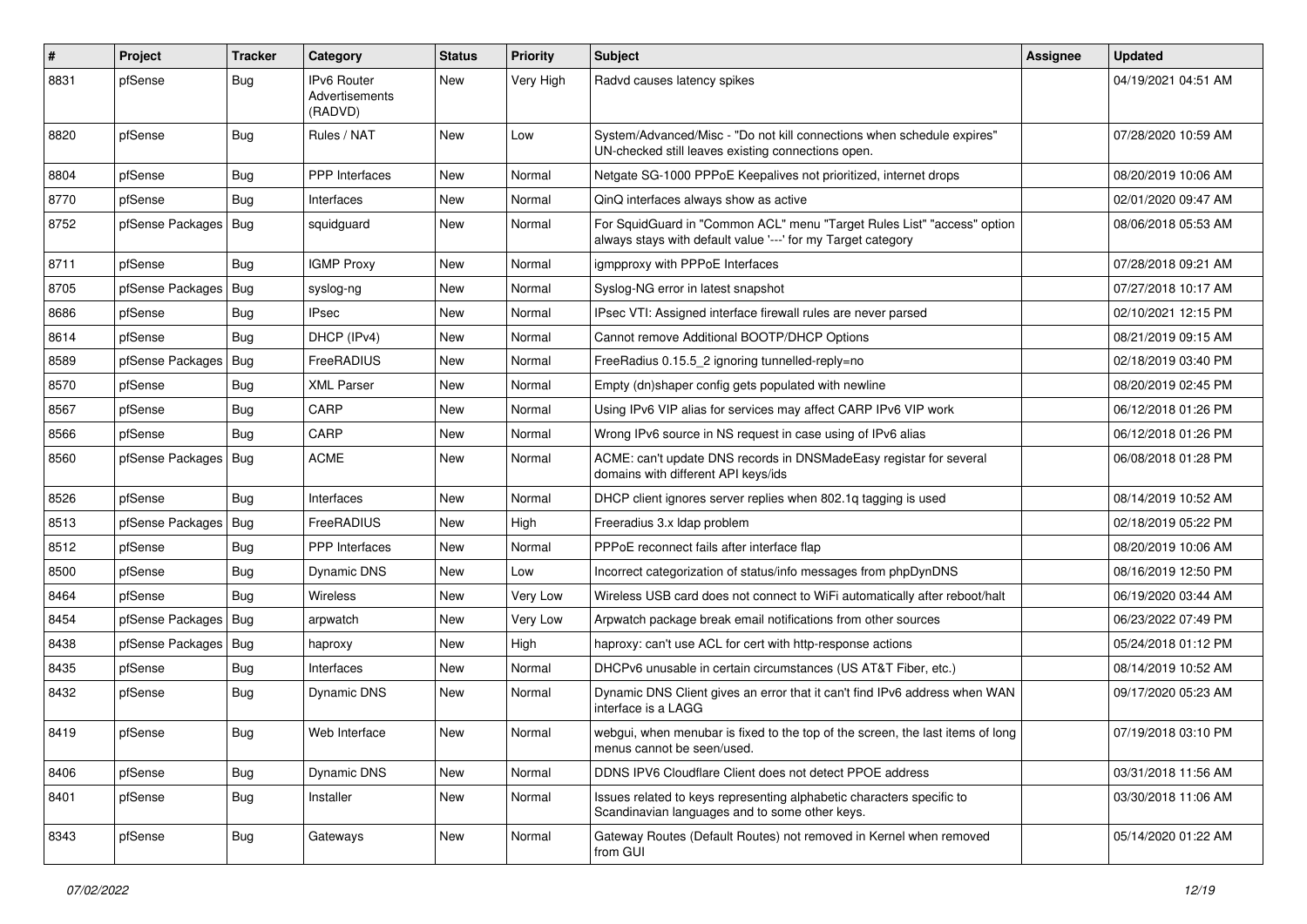| $\vert$ # | Project          | <b>Tracker</b> | Category               | <b>Status</b> | <b>Priority</b> | <b>Subject</b>                                                                                                                                                                | <b>Assignee</b> | <b>Updated</b>      |
|-----------|------------------|----------------|------------------------|---------------|-----------------|-------------------------------------------------------------------------------------------------------------------------------------------------------------------------------|-----------------|---------------------|
| 8335      | pfSense          | <b>Bug</b>     | <b>LAGG Interfaces</b> | <b>New</b>    | Normal          | System hang with LACP downlink to UniFi switch                                                                                                                                |                 | 08/21/2019 11:18 AM |
| 8325      | pfSense          | Bug            | UPnP/NAT-PMP           | <b>New</b>    | Normal          | UPnP not available for pppoe-Clients                                                                                                                                          |                 | 11/15/2020 10:33 AM |
| 8313      | pfSense          | Bug            | Notifications          | <b>New</b>    | Normal          | STARTTLS auto detection not working                                                                                                                                           |                 | 04/21/2022 12:39 PM |
| 8295      | pfSense Packages | Bug            | syslog-ng              | New           | Normal          | syslog-ng logrotates tls files                                                                                                                                                |                 | 02/14/2018 06:12 AM |
| 8285      | pfSense          | <b>Bug</b>     | Web Interface          | <b>New</b>    | Normal          | Actions on stale data may result in catastrophic results                                                                                                                      |                 | 01/16/2018 08:08 PM |
| 8264      | pfSense Packages | Bug            | FreeRADIUS             | <b>New</b>    | Normal          | Radiusd restart on WAN change results in freeradius not running (and<br>possible solution)                                                                                    |                 | 04/21/2022 12:39 PM |
| 8263      | pfSense          | Bug            | Traffic Shaper (ALTQ)  | New           | Normal          | Cannot create a nonlinear `Link Share` service curve because of: "the sum<br>of the child bandwidth higher than parent"                                                       |                 | 11/05/2020 07:31 AM |
| 8233      | pfSense          | Bug            | <b>NAT Reflection</b>  | New           | Very Low        | NAT reflection back to originating host broken when using FQDN-based IP<br>aliases                                                                                            |                 | 08/21/2019 10:53 AM |
| 8229      | pfSense Packages | Bug            | syslog-ng              | New           | Normal          | syslog-ng stops parsing logs after logrotate run                                                                                                                              |                 | 01/26/2018 12:00 PM |
| 8213      | pfSense Packages | Bug            | haproxy                | New           | Normal          | acl src file not populated from alias                                                                                                                                         |                 | 12/21/2017 02:02 PM |
| 8207      | pfSense          | <b>Bug</b>     | Operating System       | New           | Normal          | 2.4 cannot boot as a Xen VM with more than 7 NICs                                                                                                                             |                 | 06/25/2022 05:42 PM |
| 8197      | pfSense Packages | Bug            | <b>BIND</b>            | New           | Normal          | BIND UI fails to properly update zone with inline DNSSEC signing enabled                                                                                                      |                 | 02/18/2019 05:23 PM |
| 8180      | pfSense Packages | Bug            | syslog-ng              | <b>New</b>    | Normal          | syslog-ng default log file                                                                                                                                                    |                 | 01/16/2018 12:53 PM |
| 8177      | pfSense          | Bug            | Package System         | New           | Normal          | '/xsl/package.xsl" is referenced in package XML files but not on the firewall                                                                                                 |                 | 08/14/2019 09:56 AM |
| 8176      | pfSense          | Bug            | Package System         | New           | Normal          | ./schema/packages.dtd -- referenced in *xml, but missing?                                                                                                                     |                 | 12/09/2017 06:52 PM |
| 8158      | pfSense          | <b>Bug</b>     | Interfaces             | New           | High            | IPv6 Track Interface issue with more than one WAN-Gateway and a number<br>of internal interfaces at least track interface from one interface does not<br>work on regular base |                 | 12/03/2017 09:00 AM |
| 8157      | pfSense          | <b>Bug</b>     | Dashboard              | <b>New</b>    | Very Low        | Traffic Graph clutter from time to time                                                                                                                                       |                 | 12/03/2017 06:40 AM |
| 8130      | pfSense          | Bug            | <b>Traffic Graphs</b>  | New           | Normal          | Status - Monitoring - Area chart displays traffic data differently than Line or<br>Bar charts                                                                                 |                 | 11/26/2017 01:40 PM |
| 8122      | pfSense          | Bug            | OpenVPN                | New           | Normal          | openvpn client is unable to use OTP (temporary) passwords                                                                                                                     |                 | 04/16/2018 09:28 AM |
| 8113      | pfSense          | Bug            | Interfaces             | New           | Normal          | MTU setting on bridge, openypn clients ignored                                                                                                                                |                 | 12/31/2021 05:55 PM |
| 8095      | pfSense          | <b>Bug</b>     | <b>Translations</b>    | New           | Normal          | Unescaped simple quotes break JavaScript features when the French<br>translation is enabled                                                                                   |                 | 08/21/2019 09:06 AM |
| 8089      | pfSense          | Bug            | Interfaces             | New           | High            | VLAN page breaks after config restore to new hardware.                                                                                                                        |                 | 11/21/2017 01:38 PM |
| 8087      | pfSense          | Bug            | Authentication         | New           | Normal          | Provide Calling-Station-ID to RADIUS backed VPN connections                                                                                                                   |                 | 06/06/2020 05:36 AM |
| 8076      | pfSense          | Bug            | Backup / Restore       | New           | Normal          | User can easily apply an unusable interface configuration after restore                                                                                                       |                 | 08/14/2019 10:52 AM |
| 8073      | pfSense          | <b>Bug</b>     | <b>IPsec</b>           | New           | Normal          | Traffic inexplicably not going through IPSEC despite (in theory) matching<br><b>SPs</b>                                                                                       |                 | 11/09/2017 02:51 AM |
| 8066      | pfSense          | Bug            | Routing                | New           | Normal          | Static routes not applied when they go out a interface using carp                                                                                                             |                 | 11/08/2017 02:04 AM |
| 8050      | pfSense          | <b>Bug</b>     | Interfaces             | New           | High            | Enabling bridge while interfaces have link freezes console                                                                                                                    |                 | 11/03/2017 04:38 PM |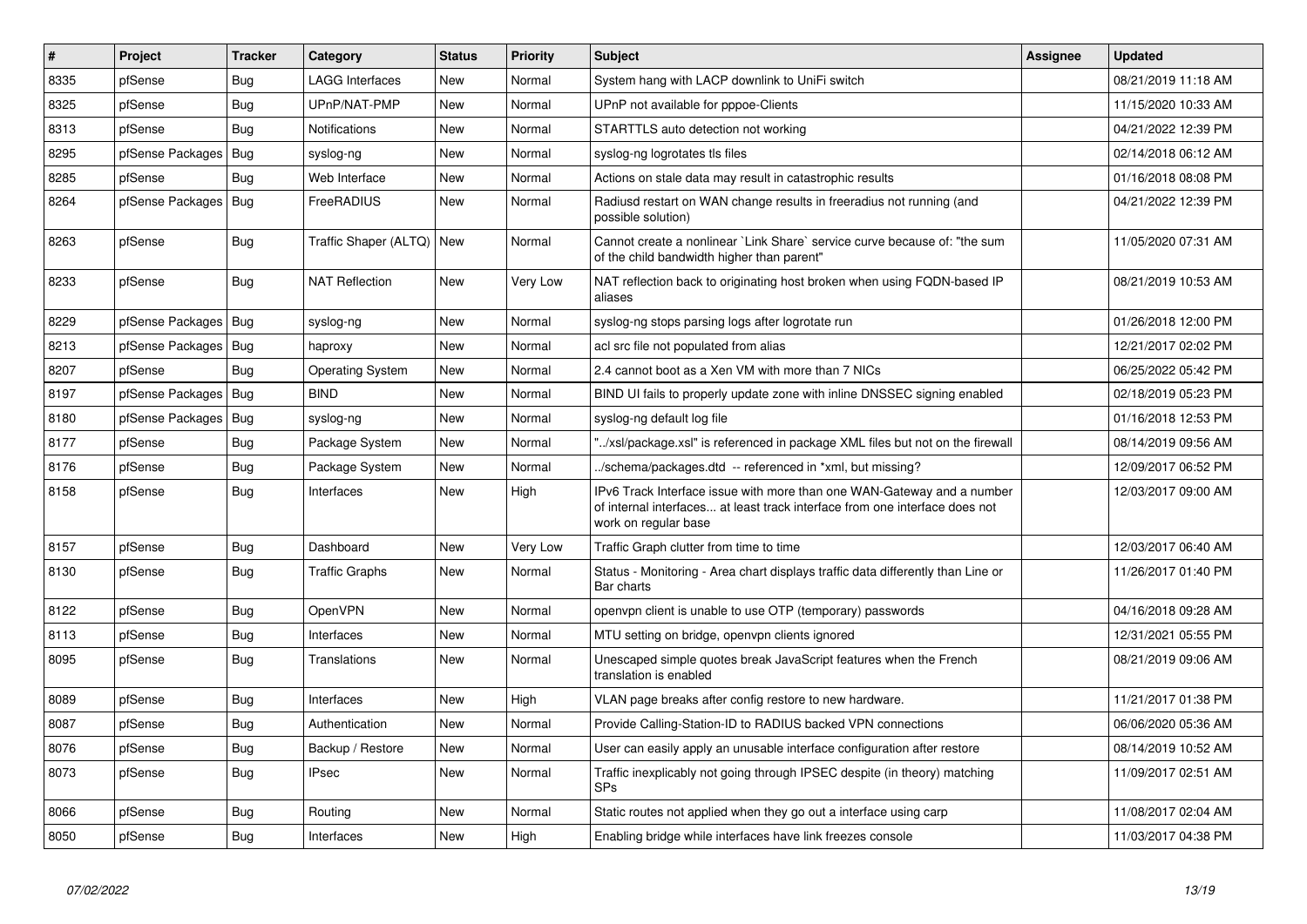| $\vert$ # | Project                | <b>Tracker</b> | Category                                        | <b>Status</b> | <b>Priority</b> | <b>Subject</b>                                                                                                                    | <b>Assignee</b> | <b>Updated</b>      |
|-----------|------------------------|----------------|-------------------------------------------------|---------------|-----------------|-----------------------------------------------------------------------------------------------------------------------------------|-----------------|---------------------|
| 8004      | pfSense                | <b>Bug</b>     | <b>NAT Reflection</b>                           | New           | Normal          | Error notice for a deleted NAT that had a RULE or an existing NAT which is<br>claimed to have no NAT port                         |                 | 10/24/2017 06:39 PM |
| 7986      | pfSense                | <b>Bug</b>     | Wireless                                        | New           | Normal          | WLAN card no longer properly initialized under 2.4.0                                                                              |                 | 06/19/2020 08:08 AM |
| 7977      | pfSense                | <b>Bug</b>     | Translations                                    | New           | Normal          | English text shown in stead of translated text (Routing - Gateway groups -<br>edit)                                               |                 | 08/21/2019 11:28 AM |
| 7964      | pfSense                | <b>Bug</b>     | Multi-WAN                                       | New           | Normal          | Restart openvpn on gateway switching                                                                                              |                 | 08/19/2019 12:35 PM |
| 7943      | pfSense                | Bug            | Web Interface                                   | New           | Normal          | CSS Overflow Fix for Drop Down Menus in webConfigurator                                                                           |                 | 11/21/2020 02:54 PM |
| 7899      | pfSense                | <b>Bug</b>     | Traffic Shaper (ALTQ)   New                     |               | Normal          | a floating 'match' rule on LAN does not put traffic from a broswer on a<br>clientpc into a shaper queue                           |                 | 09/28/2017 09:16 AM |
| 7863      | pfSense                | <b>Bug</b>     | User Manager /<br>Privileges                    | New           | Normal          | The "WebCfg - All pages" permission inclueds the "User - System: Shell<br>account access" even though that is not a WebCofg page. |                 | 09/16/2017 05:13 AM |
| 7857      | pfSense                | <b>Bug</b>     | Dashboard                                       | New           | Very Low        | Interfaces Widget U/I fails to wrap IPV6 addresses when the string is too<br>wide for the widget                                  |                 | 08/13/2019 09:15 AM |
| 7848      | pfSense                | <b>Bug</b>     | Diagnostics                                     | New           | Low             | NDP Table Sort by Expiration Error                                                                                                |                 | 08/26/2019 02:56 PM |
| 7821      | pfSense                | <b>Bug</b>     | DHCP (IPv6)                                     | New           | Normal          | GIF does not support broadcast                                                                                                    |                 | 08/29/2017 10:50 AM |
| 7788      | pfSense                | Bug            | Dashboard                                       | <b>New</b>    | Low             | Irregular updating of widgets like cpu/uptime on system widget.                                                                   |                 | 08/21/2019 09:03 AM |
| 7779      | pfSense                | <b>Bug</b>     | OpenVPN                                         | New           | Normal          | Traffic crossing a site-to-site OpenVPN tunnel fails to fragment.                                                                 |                 | 06/02/2021 08:26 AM |
| 7757      | pfSense                | <b>Bug</b>     | Backup / Restore                                | New           | Normal          | Auto Config Backup fails to upload unless Default Gateway is up                                                                   |                 | 08/16/2019 12:47 PM |
| 7737      | pfSense                | Bug            | <b>IPv6 Router</b><br>Advertisements<br>(RADVD) | New           | Normal          | radvd error message                                                                                                               |                 | 08/13/2019 09:41 AM |
| 7734      | pfSense                | <b>Bug</b>     | DHCP (IPv6)                                     | New           | Normal          | Using opton ia pd0 does not renew prefix and prefix get dropped                                                                   |                 | 07/31/2017 03:46 AM |
| 7730      | pfSense                | <b>Bug</b>     | Interfaces                                      | New           | High            | 2.3.4 1 greX: loop detected when hit save on filter rules or interfaces                                                           |                 | 07/27/2017 08:16 AM |
| 7665      | pfSense                | Bug            | Aliases / Tables                                | New           | Normal          | Host range validation for Aliases is not strict enough                                                                            |                 | 08/21/2019 11:01 AM |
| 7648      | pfSense                | <b>Bug</b>     | CARP                                            | New           | Very Low        | SPAN ports on an interface renders CARP HA inoperative                                                                            |                 | 06/14/2017 09:19 PM |
| 7590      | pfSense                | <b>Bug</b>     | Diagnostics                                     | New           | Normal          | diag edit do not save when nothing to sae (in directory browse view)                                                              |                 | 05/20/2017 05:04 PM |
| 7589      | pfSense                | Bug            | Diagnostics                                     | New           | Normal          | diag edit.php old print info box                                                                                                  |                 | 05/20/2017 05:02 PM |
| 7551      | pfSense                | Bug            | Rules / NAT                                     | New           | Normal          | Dynamic IPsec endpoints not added to rule set after WAN down/up                                                                   |                 | 05/16/2017 02:26 PM |
| 7476      | pfSense                | Bug            | Logging                                         | New           | Normal          | Dirty buffer used to build log messages?                                                                                          |                 | 04/17/2017 09:51 PM |
| 7462      | pfSense Packages   Bug |                | haproxy                                         | New           | Normal          | HAproxy not rebinding properly after WAN DHCP IP change                                                                           |                 | 01/11/2018 09:15 AM |
| 7453      | pfSense Packages   Bug |                | <b>ACME</b>                                     | New           | Normal          | DNS-ovh need to save or display consumer key                                                                                      |                 | 04/06/2017 10:54 AM |
| 7430      | pfSense                | <b>Bug</b>     | Interfaces                                      | New           | Normal          | pfsense-utils.inc - where_is_ipaddr_configured() should account for loopback<br>interface                                         |                 | 08/13/2019 03:48 PM |
| 7420      | pfSense                | <b>Bug</b>     | <b>IPsec</b>                                    | <b>New</b>    | Normal          | ipsec status freezing                                                                                                             |                 | 02/13/2020 09:09 AM |
| 7403      | pfSense Packages       | Bug            | FreeRADIUS                                      | New           | Normal          | Captive Portal + freeradius2 + MySQL problems with German Umlaut                                                                  |                 | 03/17/2017 09:12 AM |
| 7402      | pfSense                | Bug            | Web Interface                                   | New           | Normal          | Inconsistent use of htmlentities validation checks                                                                                |                 | 03/21/2017 08:58 AM |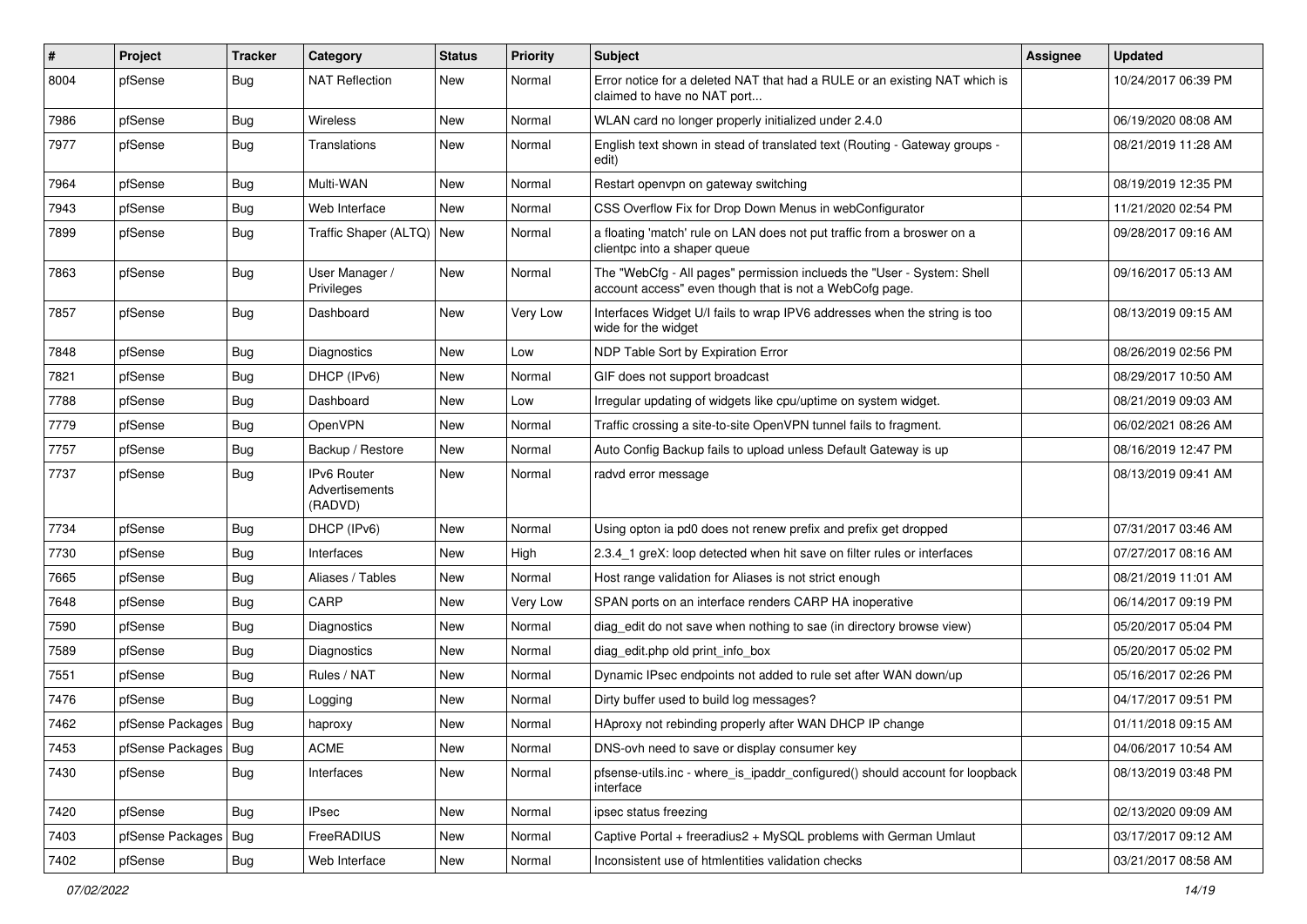| $\pmb{\#}$ | Project                | Tracker    | Category                                        | <b>Status</b> | <b>Priority</b> | Subject                                                                                                                                             | <b>Assignee</b> | <b>Updated</b>      |
|------------|------------------------|------------|-------------------------------------------------|---------------|-----------------|-----------------------------------------------------------------------------------------------------------------------------------------------------|-----------------|---------------------|
| 7388       | pfSense Packages       | Bug        | Suricata                                        | New           | High            | Suricata does not property recognize MTU for PPPOE interfaces                                                                                       |                 | 03/15/2017 05:17 AM |
| 7373       | pfSense                | Bug        | Rules / NAT                                     | <b>New</b>    | Normal          | Firewall schedules GUI needs to be redone from scratch                                                                                              |                 | 08/21/2019 08:56 AM |
| 7352       | pfSense                | <b>Bug</b> | Routing                                         | New           | Normal          | pfSense IPv6 static route is dumped after a WAN flap                                                                                                |                 | 01/20/2022 09:35 AM |
| 7329       | pfSense                | <b>Bug</b> | <b>DNS Forwarder</b>                            | <b>New</b>    | Low             | DHCP Not Updating DNS                                                                                                                               |                 | 01/21/2022 09:16 PM |
| 7314       | pfSense                | <b>Bug</b> | <b>RRD Graphs</b>                               | <b>New</b>    | Low             | Discrepancy in ntp monitoring view                                                                                                                  |                 | 02/24/2017 08:37 PM |
| 7303       | pfSense                | <b>Bug</b> | IPv6 Router<br><b>Advertisements</b><br>(RADVD) | <b>New</b>    | Normal          | ipv6 connectivity lost on pfSense reboot                                                                                                            |                 | 08/20/2019 12:23 PM |
| 7289       | pfSense                | <b>Bug</b> | Certificates                                    | <b>New</b>    | Low             | Generating 4096bit Certificate                                                                                                                      |                 | 08/14/2019 09:56 AM |
| 7238       | pfSense                | <b>Bug</b> | Web Interface                                   | New           | Normal          | Menu layout broken when using "Hostname in Menu" with long hostnames                                                                                |                 | 02/21/2017 07:01 AM |
| 7195       | pfSense                | <b>Bug</b> | Package System                                  | New           | Normal          | pkg_edit.php - <checkenablefields> tag has no effect on fields other than<br/>checkbox/input</checkenablefields>                                    |                 | 08/21/2019 09:15 AM |
| 7172       | pfSense                | <b>Bug</b> | DHCP (IPv4)                                     | <b>New</b>    | Normal          | Sorting by hostname in Services > DHCP Server > LAN should be "natural"<br>(alphanumeric friendly)                                                  |                 | 08/20/2019 03:47 PM |
| 7152       | pfSense                | <b>Bug</b> | <b>DNS Resolver</b>                             | <b>New</b>    | Normal          | Unbound / DNS Resolver issue if "Register DHCP static mappings in the<br>DNS Resolver" set before wildcard DNS custom options                       |                 | 12/18/2021 04:59 PM |
| 7113       | pfSense                | <b>Bug</b> | Dashboard                                       | <b>New</b>    | Normal          | Interface name in Traffic Graphs                                                                                                                    |                 | 12/31/2021 05:40 PM |
| 7082       | pfSense                | Bug        | Package System                                  | New           | Normal          | pkg edit.php - impossible to use default value with rowhelperfield                                                                                  |                 | 08/21/2019 09:15 AM |
| 7040       | pfSense                | Bug        | Interfaces                                      | <b>New</b>    | Normal          | Issue when disabling an interface                                                                                                                   |                 | 12/26/2016 02:56 AM |
| 6988       | pfSense Packages   Bug |            | Snort                                           | <b>New</b>    | High            | SNORT Package PHP memory error                                                                                                                      |                 | 06/28/2018 10:00 PM |
| 6977       | pfSense                | <b>Bug</b> | Interfaces                                      | New           | Normal          | VLAN traffic is erroneously counted as underlying iface (untagged) traffic                                                                          |                 | 08/13/2019 02:56 PM |
| 6926       | pfSense                | <b>Bug</b> | UPnP/NAT-PMP                                    | New           | Normal          | Miniupnp advertising expired IPv6 address                                                                                                           |                 | 01/15/2022 08:29 PM |
| 6861       | pfSense Packages   Bug |            | haproxy                                         | New           | Normal          | Ha-Proxy duplicated backend used in place of original backend                                                                                       |                 | 02/18/2019 05:30 PM |
| 6823       | pfSense                | <b>Bug</b> | Interfaces                                      | <b>New</b>    | Normal          | No connectivity after changing link state to UP                                                                                                     |                 | 04/21/2022 12:39 PM |
| 6803       | pfSense                | <b>Bug</b> | Web Interface                                   | New           | Normal          | CSRF timeout occurs when it (probably) shouldn't                                                                                                    |                 | 11/03/2016 09:43 PM |
| 6799       | pfSense                | <b>Bug</b> | Rules / NAT                                     | New           | Normal          | Using NOT (!) with interface subnet macros results unexpected traffic<br>passing when multiple subnets are included in the macro (i.e. VIP subnets) |                 | 02/07/2022 02:18 PM |
| 6784       | pfSense Packages   Bug |            | haproxy                                         | <b>New</b>    | Normal          | HAProxy version .48 will not use URL Table Alias for front end listener                                                                             |                 | 02/18/2019 05:32 PM |
| 6691       | pfSense                | <b>Bug</b> | DHCP (IPv6)                                     | New           | Normal          | dhcp6c quits after only two tries if no response was received                                                                                       |                 | 12/07/2020 04:25 PM |
| 6627       | pfSense                | Bug        | Rules / NAT                                     | New           | Normal          | floating tab match rules ignore quick action so should be removed                                                                                   |                 | 07/18/2016 02:15 PM |
| 6541       | pfSense                | <b>Bug</b> | IPv6 Router<br>Advertisements<br>(RADVD)        | New           | Normal          | IPv6 RAs always include on-link prefix; clients may not use DHCPv6<br>managed addresses                                                             |                 | 08/13/2019 03:23 PM |
| 6521       | pfSense Packages   Bug |            | squidguard                                      | New           | Normal          | pfsense 2.3.1 squidguard -> Groups ACL -> Target Rules List missing                                                                                 |                 | 06/25/2016 10:49 PM |
| 6481       | pfSense                | Bug        | <b>IPsec</b>                                    | New           | Normal          | loading EAP_RADIUS method failed                                                                                                                    |                 | 03/24/2020 04:25 PM |
| 6471       | pfSense Packages   Bug |            | squidguard                                      | New           | Normal          | pfsense 2.3.1 squidguard -> common ACL -> Target Rules List missing                                                                                 |                 | 06/08/2016 06:22 PM |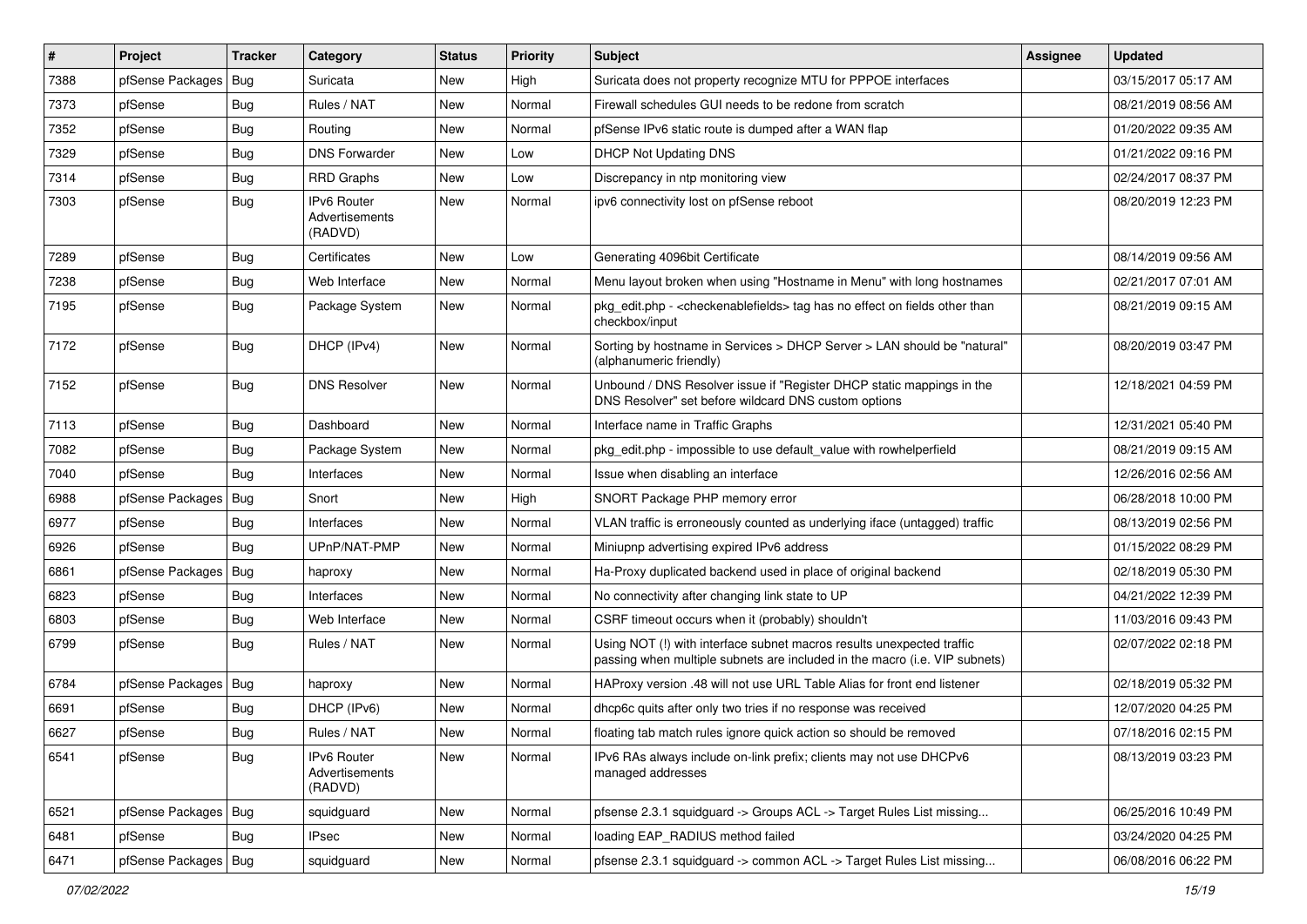| $\#$ | Project          | <b>Tracker</b> | Category                                        | <b>Status</b> | Priority | <b>Subject</b>                                                                                                  | <b>Assignee</b> | <b>Updated</b>      |
|------|------------------|----------------|-------------------------------------------------|---------------|----------|-----------------------------------------------------------------------------------------------------------------|-----------------|---------------------|
| 6398 | pfSense          | <b>Bug</b>     | Configuration<br>Backend                        | New           | Normal   | If config cannot be loaded due to corruption or bug, it isn't handled gracefully<br>(just stops)                |                 | 08/13/2019 01:23 PM |
| 6386 | pfSense          | Bug            | <b>IPv6 Router</b><br>Advertisements<br>(RADVD) | <b>New</b>    | Low      | Switching Router Advertisements to disabled should broadcast IP Removal<br>messages                             |                 | 05/22/2016 10:44 PM |
| 6361 | pfSense          | Bug            | Web Interface                                   | New           | Low      | Responsive Mobile Menu issue                                                                                    |                 | 05/16/2016 12:09 PM |
| 6321 | pfSense          | <b>Bug</b>     | L2TP                                            | New           | Normal   | Problem with connecting I2tp over ipsec from android and windows                                                |                 | 11/13/2020 11:01 AM |
| 6289 | pfSense          | Bug            | Interfaces                                      | New           | Normal   | IPv6 address not given to track6 interfaces on create                                                           |                 | 12/30/2021 04:17 AM |
| 6186 | pfSense          | Bug            | Services                                        | New           | Normal   | race conditions in service startup                                                                              |                 | 04/21/2022 12:39 PM |
| 6083 | pfSense Packages | Bug            | Squid                                           | New           | Normal   | Sugid Realtime Monitor / Squid Cache Table not diplaying correctly                                              |                 | 12/06/2016 07:25 AM |
| 6051 | pfSense          | Bug            | DHCP (IPv6)                                     | New           | Normal   | DHCPv6 Client Failure for additional WAN Address causes<br>2-seconds-service-restart-loop                       |                 | 12/03/2020 01:08 AM |
| 6029 | pfSense          | <b>Bug</b>     | <b>XML Parser</b>                               | New           | Normal   | Unhelpful error messages in xmlparse*.inc and generally                                                         |                 | 08/13/2019 12:52 PM |
| 5849 | pfSense          | <b>Bug</b>     | CARP                                            | New           | Normal   | Routing fail on CARP IPsec                                                                                      |                 | 12/18/2021 04:41 PM |
| 5786 | pfSense          | <b>Bug</b>     | Web Interface                                   | New           | Normal   | Check WebConfigurator port for conflicts                                                                        |                 | 04/21/2022 12:39 PM |
| 5751 | pfSense Packages | Bug            | squidguard                                      | <b>New</b>    | Normal   | SquidGuard target categories not saved when long "Domain List" is provided                                      |                 | 01/10/2016 08:55 AM |
| 5652 | pfSense          | Bug            | Authentication                                  | <b>New</b>    | Normal   | Radius IETF Class Group Assignment - Incorrect Standard                                                         |                 | 08/13/2019 01:39 PM |
| 5629 | pfSense          | <b>Bug</b>     | <b>IPsec</b>                                    | New           | Normal   | Allow for IPsec configuration using certs without a CA                                                          |                 | 12/31/2021 05:21 PM |
| 5355 | pfSense          | <b>Bug</b>     | <b>IPsec</b>                                    | <b>New</b>    | High     | on Dynamic WAN IP (DHCP Client) it takes 10 minutes before Phase1<br>reconnects                                 |                 | 07/08/2016 10:29 PM |
| 5306 | pfSense          | <b>Bug</b>     | Package System                                  | New           | Normal   | textarea fields should have linebreaks sanitized automatically on save                                          |                 | 03/03/2017 04:15 AM |
| 5253 | pfSense          | Bug            | <b>PPP</b> Interfaces                           | New           | Normal   | 3gstats.php 100% CPU                                                                                            |                 | 01/08/2022 05:02 PM |
| 4740 | pfSense          | <b>Bug</b>     | <b>Wireless</b>                                 | New           | Normal   | Intel wireless kernel panic in infrastructure mode with WPA                                                     |                 | 11/13/2020 08:38 AM |
| 4680 | pfSense          | <b>Bug</b>     | <b>DHCP Relay</b>                               | New           | Normal   | DHCP relay does not work with DHCP server on other end of OpenVPN<br>tunnel                                     |                 | 05/05/2015 06:55 PM |
| 4604 | pfSense          | <b>Bug</b>     | <b>NTPD</b>                                     | <b>New</b>    | Normal   | NTP time server entries may or may not work, depending upon interfaces<br>selected when configuring NTP service |                 | 12/11/2021 07:59 PM |
| 4467 | pfSense          | Bug            | Traffic Shaper (ALTQ)   New                     |               | Normal   | Traffic Graphs shows wrong throughput when traffic shaping enabled                                              |                 | 02/23/2015 05:31 PM |
| 3771 | pfSense          | Bug            | DHCP (IPv4)                                     | New           | Normal   | Webinterface and dhcpdcrashes with 500+ static leases                                                           |                 | 08/21/2019 09:26 AM |
| 3706 | pfSense          | Bug            | User Manager /<br>Privileges                    | New           | Normal   | Permission order affects default page on limited accounts, but can't reorder                                    |                 | 02/06/2016 04:10 AM |
| 3465 | pfSense          | <b>Bug</b>     | Traffic Shaper (ALTQ)                           | New           | Normal   | Editing Traffic Shaper queues causes status_queues.php error                                                    |                 | 02/19/2014 01:53 AM |
| 3411 | pfSense          | Bug            | Dashboard                                       | New           | Low      | Interfaces and statistics dashboard widgets very slow with large numbers of<br>interfaces                       |                 | 01/24/2014 02:09 AM |
| 3404 | pfSense          | <b>Bug</b>     | DHCP (IPv4)                                     | New           | Normal   | DHCP Server Fails to Start on Interfaces that are Slow to Come Online<br>During Boot                            |                 | 02/11/2014 05:09 PM |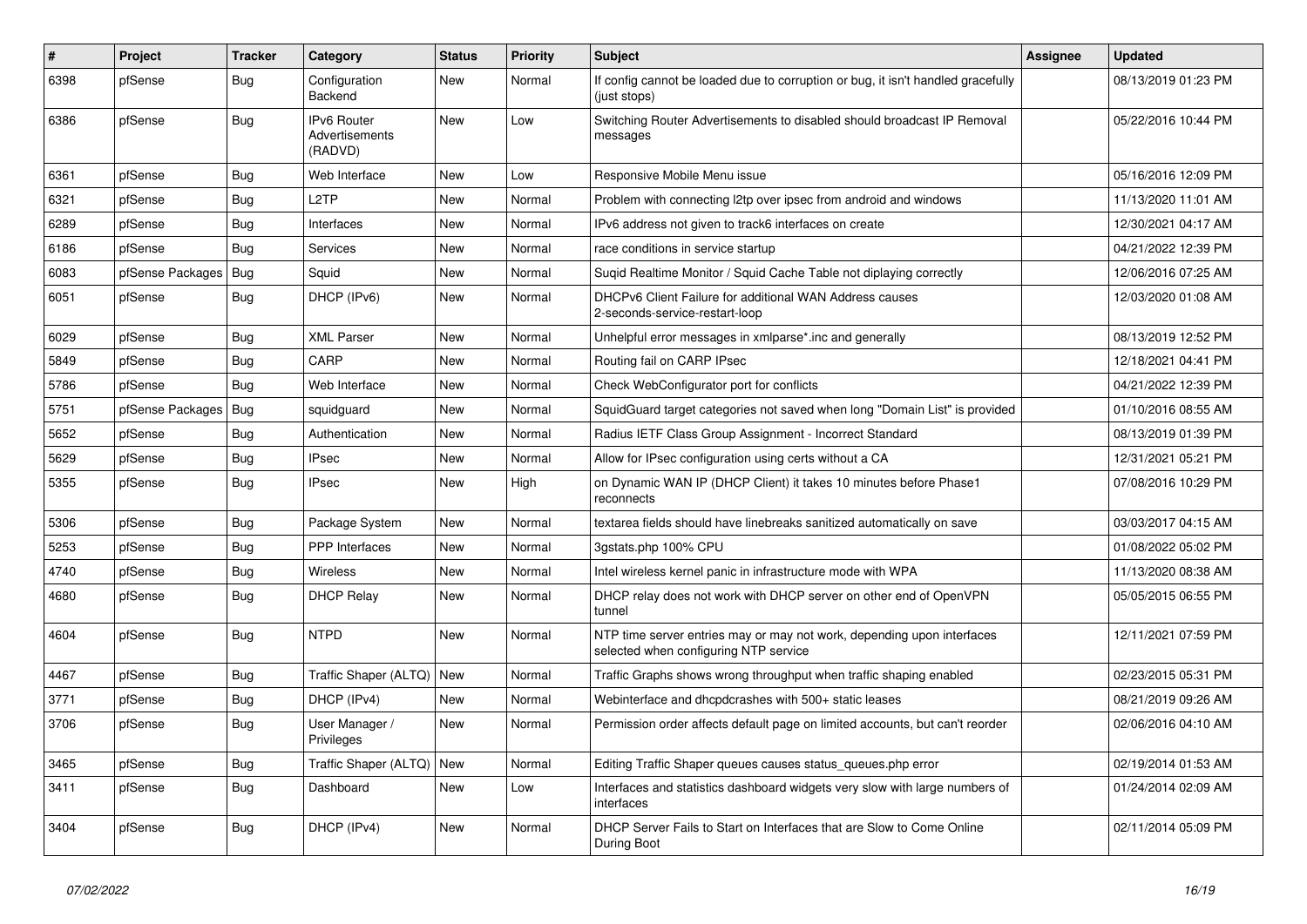| #     | Project                | <b>Tracker</b> | Category                            | <b>Status</b> | <b>Priority</b> | <b>Subject</b>                                                                                                         | <b>Assignee</b>       | <b>Updated</b>      |
|-------|------------------------|----------------|-------------------------------------|---------------|-----------------|------------------------------------------------------------------------------------------------------------------------|-----------------------|---------------------|
| 3382  | pfSense                | <b>Bug</b>     | <b>IGMP Proxy</b>                   | New           | Normal          | IGMPPROXY fails with more than 32 interfaces                                                                           |                       | 07/12/2016 11:01 PM |
| 3358  | pfSense                | Bug            | Package System                      | New           | Normal          | new version of <include_file> is not required during reinstall_all</include_file>                                      |                       | 12/26/2014 12:13 PM |
| 3326  | pfSense                | <b>Bug</b>     | <b>PPP</b> Interfaces               | New           | Normal          | IPv6 only PPPoE connection                                                                                             |                       | 11/18/2013 09:37 AM |
| 3312  | pfSense                | <b>Bug</b>     | IPsec                               | New           | Normal          | Gateway on IPsec rules is not functional in pf                                                                         |                       | 01/28/2020 10:09 PM |
| 2367  | pfSense                | <b>Bug</b>     | Rules / NAT                         | New           | Normal          | display negate rules in firewall_rules.php and evaluate when added                                                     |                       | 05/07/2012 06:11 PM |
| 2335  | pfSense                | Bug            | <b>Operating System</b>             | New           | Normal          | <b>IGMPProxy and CARP Results in System Instability Upon Reboot</b>                                                    |                       | 07/19/2014 10:25 PM |
| 2308  | pfSense                | Bug            | Traffic Shaper (ALTQ)               | New           | Normal          | HFSC WebUI doesn't check for "Bandwidth" setting                                                                       |                       | 12/04/2012 07:12 PM |
| 2138  | pfSense                | <b>Bug</b>     | <b>RRD Graphs</b>                   | New           | Normal          | RRD Wireless graph broken in BSS mode                                                                                  |                       | 02/06/2016 04:59 AM |
| 1890  | pfSense                | <b>Bug</b>     | Translations                        | New           | Normal          | No gettext support in console scripts                                                                                  |                       | 08/13/2019 12:24 PM |
| 1849  | pfSense                | <b>Bug</b>     | Traffic Shaper (ALTQ)               | New           | Normal          | Traffic shaper - By Queue view needs to show/use friendly inerface names                                               |                       | 01/10/2022 08:10 AM |
| 1738  | pfSense                | <b>Bug</b>     | Backup / Restore                    | New           | Very Low        | Restore fails when username in backup is not matching                                                                  |                       | 12/11/2021 07:51 PM |
| 1667  | pfSense                | Bug            | L <sub>2</sub> TP                   | New           | Normal          | L2TP server does not respond properly from a CARP VIP                                                                  |                       | 12/11/2021 07:43 PM |
| 1620  | pfSense Packages   Bug |                | Squid                               | New           | Normal          | Can't use transparent proxy when using bridge.                                                                         |                       | 10/07/2021 04:19 AM |
| 12924 | pfSense Packages   Bug |                | WireGuard                           | New           | Normal          | <b>DNS Resolver WireGuard ACL Inconsistency</b>                                                                        | Christian<br>McDonald | 04/10/2022 10:36 AM |
| 12760 | pfSense Packages   Bug |                | WireGuard                           | New           | Normal          | Link-local addresses disallowed on Wirequard interfaces                                                                | Christian<br>McDonald | 02/07/2022 03:50 AM |
| 12715 | pfSense                | Bug            | Authentication                      | New           | Normal          | Long system startup time when LDAP is configured and unavailable during<br>startup.                                    | Christian<br>McDonald | 01/24/2022 05:50 AM |
| 12608 | pfSense Packages   Bug |                | WireGuard                           | New           | High            | WireGuard tunnels monitored by dpinger causing system to stop routing<br>completely in certain situations              | Christian<br>McDonald | 12/16/2021 03:14 PM |
| 6873  | pfSense                | <b>Bug</b>     | DHCP (IPv6)                         | New           | Low             | radvd - Too many addresses in RDNSS section when previously using<br>DHCP <sub>v6</sub>                                | Dominic<br>McKeown    | 06/06/2018 10:45 AM |
| 8072  | pfSense                | Bug            | <b>Traffic Shaper</b><br>(Limiters) | New           | Normal          | Limiter / Queue mask issues?                                                                                           | Ivor Kreso            | 11/08/2017 07:56 PM |
| 6993  | pfSense                | Bug            | OpenVPN                             | New           | Normal          | OpenVPN status error during CARP state transition                                                                      | James Webb            | 12/31/2021 05:44 PM |
| 10892 | pfSense                | Bug            | Rules / NAT                         | New           | Low             | Large number of VLAN/LANs make floating rules are to read                                                              | <b>Jared Dillard</b>  | 02/01/2021 03:29 PM |
| 10429 | pfSense Packages   Bug |                | <b>Status Traffic Totals</b>        | New           | Normal          | Status Traffic Total broken 2.4.5                                                                                      | <b>Jared Dillard</b>  | 02/27/2021 07:55 PM |
| 9537  | pfSense Packages       | Bug            | <b>Status Traffic Totals</b>        | New           | Normal          | One month offset in displayed data between time changes                                                                | <b>Jared Dillard</b>  | 05/01/2020 08:27 AM |
| 7387  | pfSense                | Bug            | Dashboard                           | New           | Low             | New Traffic Graph in dashboard resets inverted view to normal view                                                     | Jared Dillard         | 12/11/2021 08:14 PM |
| 7267  | pfSense Packages   Bug |                | <b>Status Traffic Totals</b>        | New           | Normal          | Status Traffic Totals - Stacked Bar - Scale not high enough                                                            | Jared Dillard         | 11/18/2020 07:38 AM |
| 6696  | pfSense                | <b>Bug</b>     | Traffic Shaper (ALTQ)   New         |               | Low             | Add configure link to Status > Queues error message if traffic shaping not<br>configured                               | Jared Dillard         | 08/21/2019 08:55 AM |
| 6026  | pfSense                | <b>Bug</b>     | Rules / NAT                         | New           | Low             | webinterface, firewall rules, wrapping of columns or visible<br>(horizontal) scrollbar needed when contents doesnt fit | Jared Dillard         | 08/20/2019 03:40 PM |
| 5367  | pfSense                | Bug            | Web Interface                       | New           | Normal          | Safari repeatedly tries to reload dashboard                                                                            | Jared Dillard         | 08/22/2016 11:08 AM |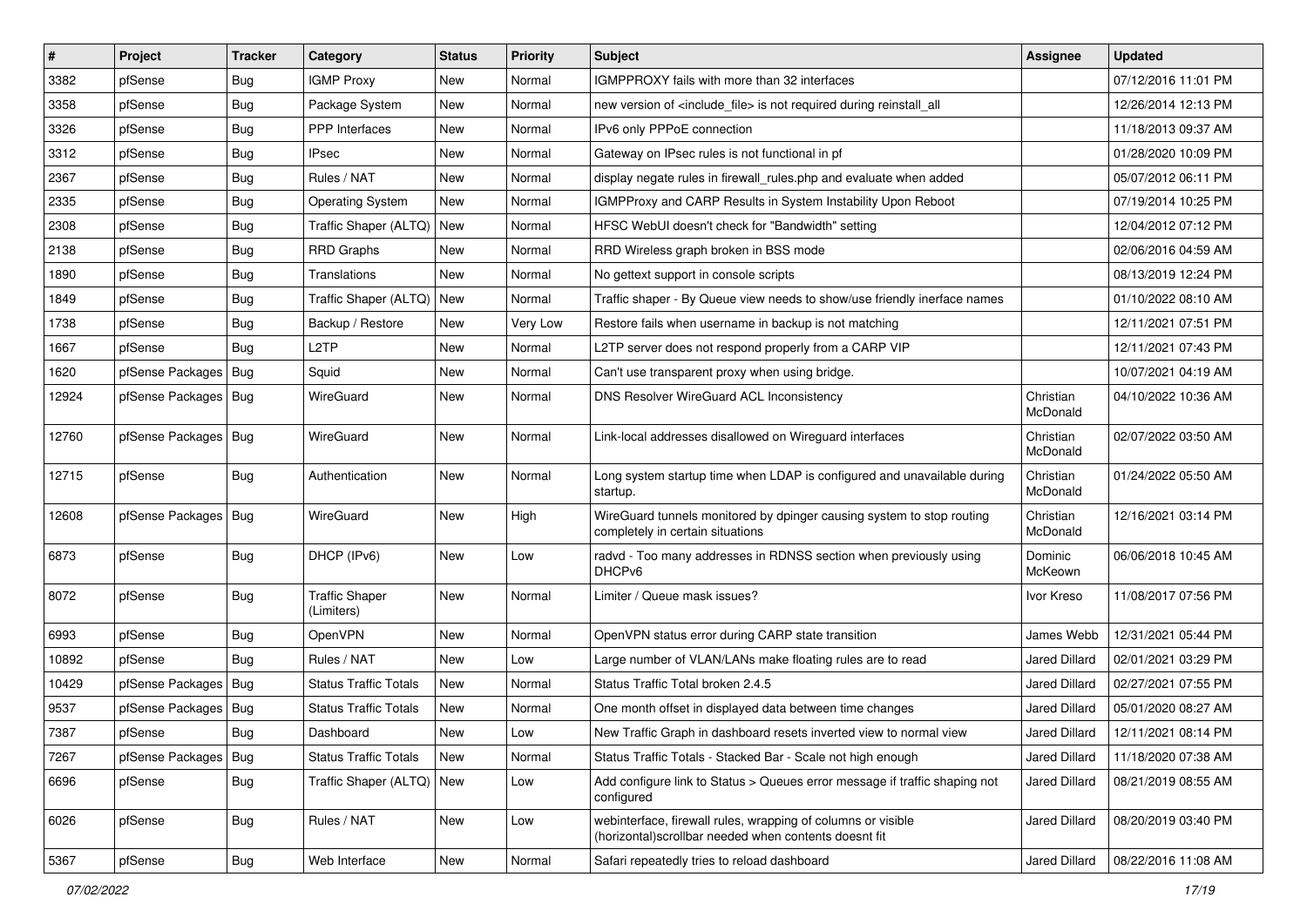| $\#$  | Project          | <b>Tracker</b> | Category                     | <b>Status</b> | <b>Priority</b> | <b>Subject</b>                                                                                                                              | Assignee             | <b>Updated</b>      |
|-------|------------------|----------------|------------------------------|---------------|-----------------|---------------------------------------------------------------------------------------------------------------------------------------------|----------------------|---------------------|
| 1675  | pfSense          | Bug            | Captive Portal               | <b>New</b>    | Normal          | Captive portal logout problems with pop-up blockers.                                                                                        | <b>Jared Dillard</b> | 03/28/2016 01:37 PM |
| 13240 | pfSense          | <b>Bug</b>     | Rules / NAT                  | New           | Normal          | User is forced to pick an NPt destination IPv6 prefix length even when<br>choosing a drop-down entry which contains a defined prefix length | Jim Pingle           | 06/28/2022 12:01 PM |
| 13228 | pfSense          | <b>Bug</b>     | Interfaces                   | New           | Normal          | Recovering interface gateway may not be added back into gateway groups<br>and rules when expected                                           | Jim Pingle           | 06/29/2022 04:31 PM |
| 13132 | pfSense          | <b>Bug</b>     | Backup / Restore             | <b>New</b>    | Normal          | Two SSHDATA Sections in Restored Config Breaks Unit                                                                                         | Jim Pingle           | 06/29/2022 07:53 AM |
| 13090 | pfSense          | <b>Bug</b>     | <b>OpenVPN</b>               | <b>New</b>    | Normal          | OpenVPN: do not use legacy deprecated netbios settings                                                                                      | Jim Pingle           | 04/22/2022 11:19 AM |
| 13089 | pfSense          | Bug            | OpenVPN                      | <b>New</b>    | Normal          | OpenVPN: fix some netbios options were preserved even if teh Netbios<br>option was unchecked                                                | Jim Pingle           | 04/22/2022 11:06 AM |
| 13088 | pfSense          | Bug            | OpenVPN                      | <b>New</b>    | Normal          | OpenVPN Client Overrides: properly hide/show form fields                                                                                    | Jim Pingle           | 06/08/2022 09:15 AM |
| 12942 | pfSense          | Bug            | Gateways                     | <b>New</b>    | Normal          | Code to kill states for old gateway when reconnecting an interface is<br>incorrect                                                          | Jim Pingle           | 06/28/2022 12:01 PM |
| 12811 | pfSense          | <b>Bug</b>     | Gateway Monitoring           | <b>New</b>    | Normal          | Services are not restarted when PPP interfaces connect                                                                                      | Jim Pingle           | 06/30/2022 03:18 AM |
| 12335 | pfSense          | <b>Bug</b>     | <b>IPsec</b>                 | <b>New</b>    | Normal          | IPsec DNS inefficiency                                                                                                                      | Jim Pingle           | 06/28/2022 12:01 PM |
| 11997 | pfSense Packages | Bug            | <b>IPsec Profile Wizard</b>  | New           | Normal          | Add Support for Android Strongswan Profiles in the Profile Wizard                                                                           | Jim Pingle           | 07/10/2021 07:51 PM |
| 10294 | pfSense Packages | Bug            | <b>FRR</b>                   | New           | Normal          | FRR Route Counts Incorrect on Status Page                                                                                                   | Jim Pingle           | 02/26/2020 11:08 AM |
| 9889  | pfSense          | Bug            | Certificates                 | New           | Very Low        | CRL check for Intermediate CA CRLs fails                                                                                                    | Jim Pingle           | 11/08/2019 11:03 AM |
| 8516  | pfSense Packages | Bug            | FreeRADIUS                   | New           | Normal          | FreeRADIUS requires settings re-saved after pfSense upgrade                                                                                 | Jim Pingle           | 12/31/2021 05:58 PM |
| 8380  | pfSense          | Bug            | <b>OpenVPN</b>               | <b>New</b>    | Normal          | OpenVPN RADIUS password length is not constant                                                                                              | Jim Pingle           | 07/17/2020 11:46 AM |
| 11797 | pfSense Packages | Bug            | <b>Status Traffic Totals</b> | New           | Normal          | Traffic Totals lost upon reboot when using a ramdisk for /var and /tmp                                                                      | John Cornwell        | 04/10/2021 06:27 PM |
| 13323 | pfSense          | <b>Bug</b>     | Captive Portal               | <b>New</b>    | Normal          | Captive Portal breaks policy based routing for mac address bypassed clients<br>after upgrade to 22.05                                       | Kristof<br>Provost   | 06/30/2022 09:46 AM |
| 11626 | pfSense Plus     | Bug            | Authentication               | <b>New</b>    | Normal          | Google LDAP connection failed due to lack of SNI for TLS 1.3                                                                                | Luiz Souza           | 06/27/2022 07:23 AM |
| 10875 | pfSense          | <b>Bug</b>     | Gateways                     | <b>New</b>    | Normal          | PPP periodic reset does not fully restore gateway group round-robin<br>functionality                                                        | Luiz Souza           | 11/05/2020 07:44 AM |
| 10708 | pfSense          | <b>Bug</b>     | Upgrade                      | <b>New</b>    | Normal          | ZFS bootpool boot symlink issue                                                                                                             | Luiz Souza           | 03/08/2021 07:03 AM |
| 8964  | pfSense          | <b>Bug</b>     | <b>IPsec</b>                 | <b>New</b>    | High            | IPsec async cryptography advanced setting - TCP traffic not passing<br>through                                                              | Luiz Souza           | 12/08/2020 12:09 PM |
| 8815  | pfSense          | <b>Bug</b>     | Interfaces                   | <b>New</b>    | Normal          | IP addresses are removed from interfaces when link is lost and either IPv4<br>or IPv6 is dynamic                                            | Luiz Souza           | 07/21/2021 07:49 AM |
| 8324  | pfSense          | Bug            | Hardware / Drivers           | <b>New</b>    | Normal          | bxe cards require promisc for OSPF                                                                                                          | Luiz Souza           | 05/25/2020 03:19 PM |
| 8192  | pfSense          | <b>Bug</b>     | Gateway Monitoring           | <b>New</b>    | Low             | dpinger - Change in ISP link-local IPv6 address drops connectivity                                                                          | Luiz Souza           | 11/05/2020 07:31 AM |
| 8100  | pfSense          | <b>Bug</b>     | CARP                         | <b>New</b>    | Normal          | pfsync Initially Deletes States on Primary for Connections Established<br>through Secondary                                                 | Luiz Souza           | 02/08/2022 12:59 PM |
| 8013  | pfSense          | Bug            | <b>IPsec</b>                 | <b>New</b>    | Normal          | IPsec MSS clamping value shared for IPv4 and IPv6                                                                                           | Luiz Souza           | 10/28/2021 01:37 PM |